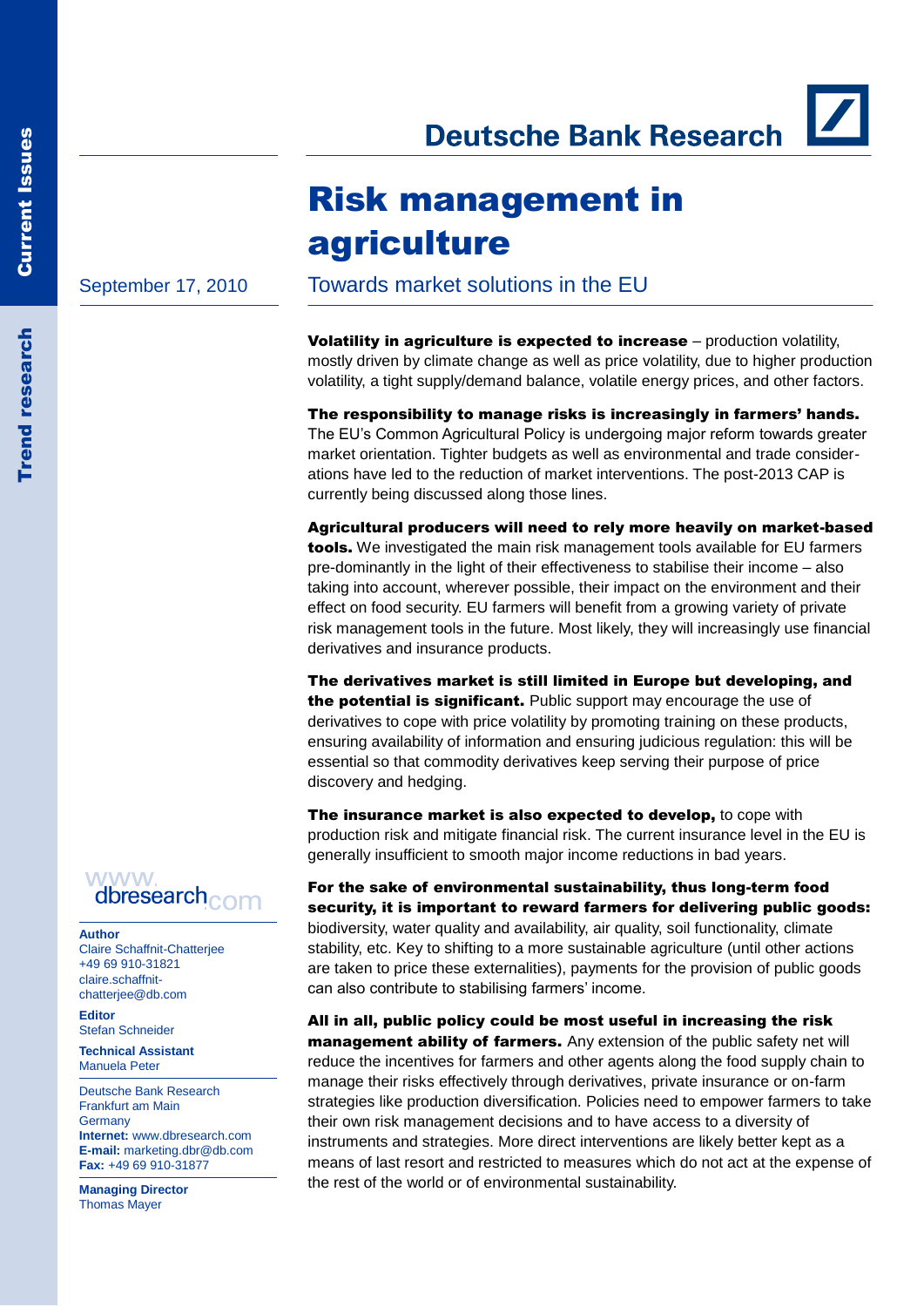# Content

| Page |
|------|
|      |
|      |
|      |
|      |
|      |
|      |
|      |
|      |
|      |
|      |
|      |
|      |
|      |
|      |
|      |

The author is indebted to the following individuals for helpful discussions and insights in their area of expertise: Steve Schuetz, Agricultural Strategist on the agricultural trading desk at the Deutsche Bank, as well as Ariel Brunner, Head of EU Policy at Bird Life International and his colleague Emma Comerford, Economist at The Royal Society for the Protection of Birds, U.K.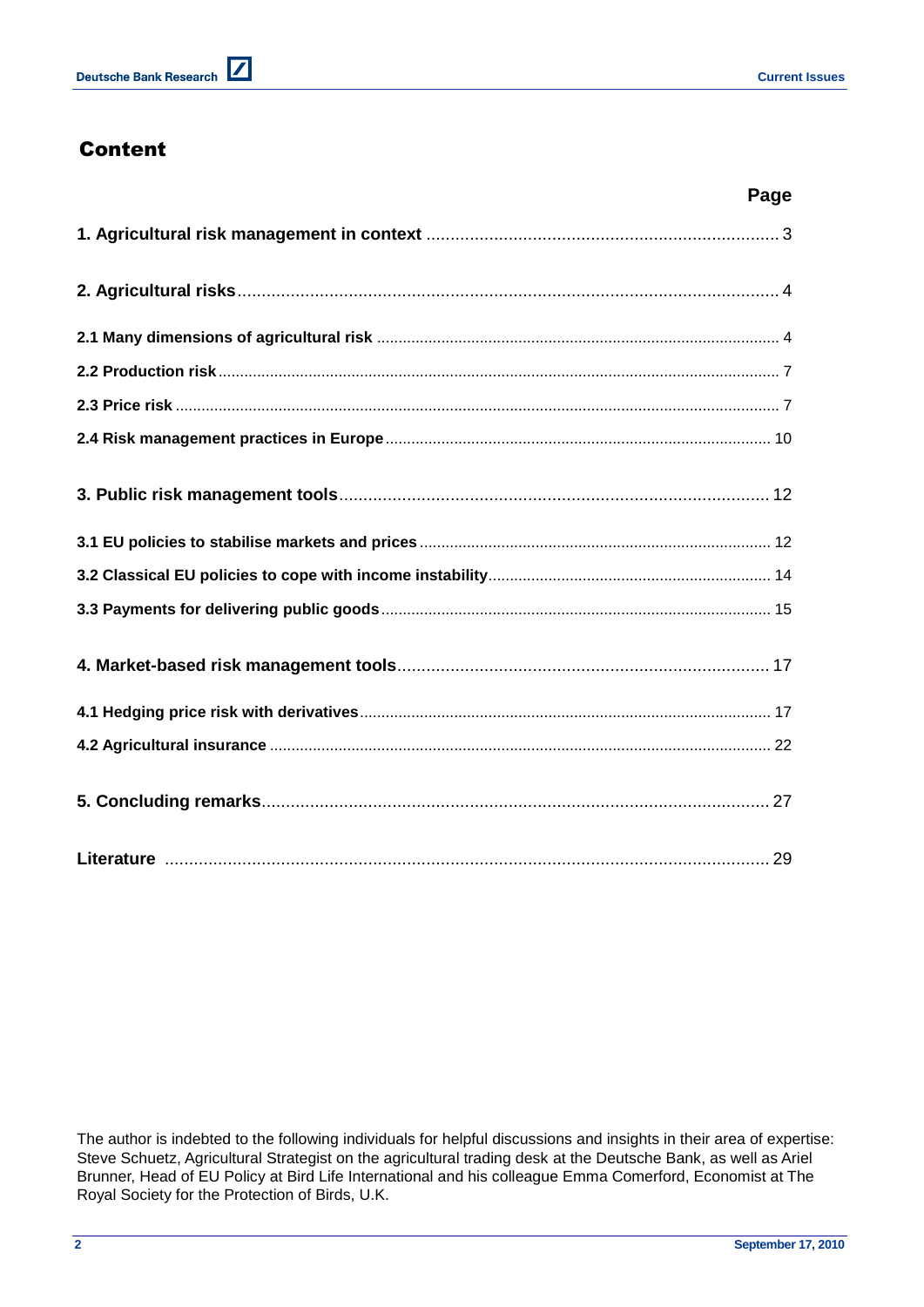# 1. Agricultural risk management in context

Risk management in agriculture is important on several grounds: even if reducing farming risk does not always improve farmers' welfare, failure to manage risks has direct repercussions on farmers' incomes, market stability and potentially food security. The latter is mostly relevant in developing countries, but also for the most deprived in the EU, in case temporary short supply leads to dramatically higher prices.

The two main risks faced by farmers – yield volatility and price volatility – are expected to rise. Indeed, on one hand, climate change will drive an increased occurrence of extreme weather events which will negatively affect yields. On the other hand, longterm supply/demand imbalances are expected worldwide, due to structural factors: increased demand – driven by population and income growth – combined with scarcity of water, arable land and energy<sup>1</sup>. Tight stocks are likely to lead to increased price variability.

At the same time, the common agricultural policy (CAP) of the European Union has been undergoing reforms which have significantly reduced the extent of market interventions. Tighter budgets, environmental and trade considerations have resulted in an increased market orientation of the CAP, which is set to increase further. The Health Check was set up in 2008 to simplify and streamline the CAP and remove restrictions on farmers, helping them to better respond to signals from the market and adapt to new challenges. This implies that the responsibility to manage the risks formerly absorbed by price and market support policies is increasingly in farmers' hands. Any discussion of the CAP after 2013 should therefore include a reflection on which options are available to farmers and the food chain for coping with risk.

The objective of this paper is to review the instruments available for risk management in agriculture in the European Union and to assess their impact in terms of their effectiveness in stabilising farmers' incomes. At the same time, EU policies and practices connected to agriculture have significant impact on other dimensions. First, the future of agriculture is closely connected to the state of the environment (in terms of biodiversity, water availability and quality, greenhouse gas emissions, soil and air quality), which is both a major input and a valuable output of agriculture, as well as a "public good". Secondly, the main function of agriculture is to provide a basic need of the Earth's inhabitants, food. As a major food producer and exporter, the EU contributes to global food security and has an impact on developing countries' agricultural markets.

We therefore investigate the main risk management tools available to EU farmers predominantly in the light of their effectiveness in stabilising their income, but also take into account, wherever possible, their impact on the environment and developing countries.

In the following section, we review the main risks facing farmers as well as current risk management practices in Europe. The third section discusses risk-related policy measures, both the classical tools and the newer concept of payments to farmers for delivering public goods. In the fourth section, we examine the two main market tools for farmers to manage risks: futures markets to deal with price

l 1

**Increased probability of losses**

**Greater market orientation of agricultural policy means more responsibility for farmers**

For more on this topic, see Schaffnit-Chatterjee (2009).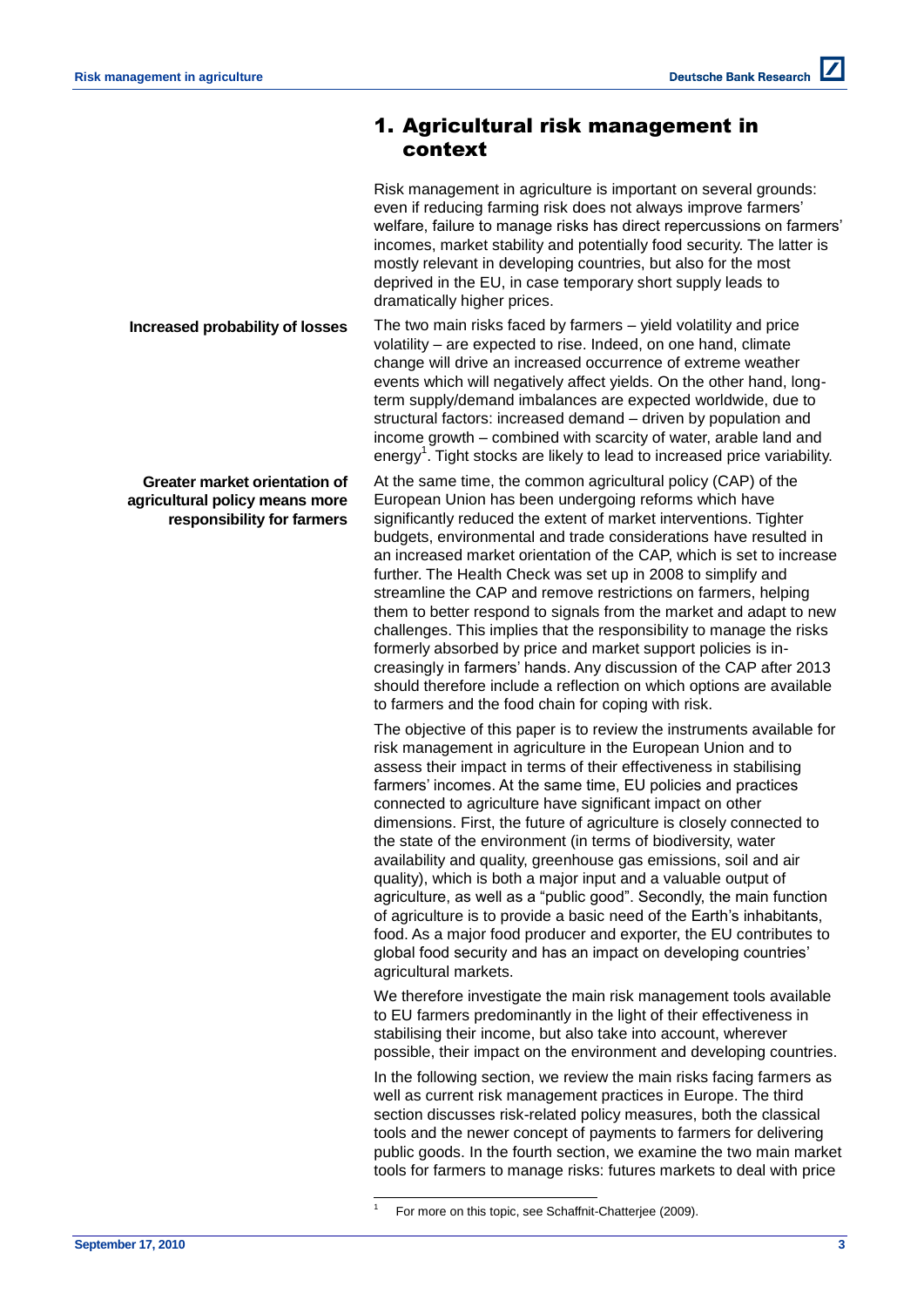risk and insurance markets to deal mostly with production risk. The last section summarizes and gives further recommendations.

# 2. Agricultural risks

Risk may be defined as the potential deviation between expected and real outcomes. While this deviation may be positive or negative, a negative outcome has greater importance from a practical point of view and is usually the focus of decision-makers. In this paper, we consider risk management as the range of techniques and tools which can be applied in order to avoid or minimize losses and to utilize opportunities.

### **2.1 Many dimensions of agricultural risk**

Farmers face a number of risks which are often interconnected. Five types of risk are generally considered in agriculture, according to their sources:

- *production risks*, concerning variations in crop yields and livestock production, affected by a range of factors: weather conditions/climate change, pests, diseases, technological change as well as management of natural resources such as water
- *price and market risks*, associated with variability in output price (mostly), also input price variability and integration in the food supply chain (with respect to quality, safety, new products, etc.)
- *regulatory risks* connected with the impact of changes in agricultural policies (e.g. subsidies, regulations for food safety and environmental regulations) or trade policies: a change in government action, which is at odds with what farmers expected, may have a negative impact on their income
- *technological risks* associated with the adoption of new technologies
- *financial risks* resulting from different methods of financing the farm business, subject to credit availability, interest and exchange rates, etc.
- *human resource risks*, associated with unavailability of personnel.

Price risk and production risks are usually considered the most important in agriculture (see Chart 1) and are discussed below. Policies are part of the solution in addressing these risks but are also associated with regulatory risks.

Apart from being categorised according to their sources, risks can be classified according to the frequency of the occurrence of negative events and the magnitude of their impact. Risk management starts with decisions on the farm and at the household level: which outputs to produce, how to allocate land, which inputs and techniques to use. Diversification of activities on and off-farm normally contributes to reducing risk. The level of the farmer's integration in the food supply chain also affects the degree to which the farmer is impacted by price volatility. Vertical integration – when the farm controls a commodity across two or more levels of activity – typically reduces risks associated with a variation in quantity and quality of inputs (backward integration) or outputs (forward integration). Vertical integration is more common in the livestock sector (integration backward into feed manufacturing) or in the fresh vegetables sector (integration forward into sorting, assembling and

## **Various sources of risks, interconnected**



**Diversification, vertical integration and saving: on-farm strategies**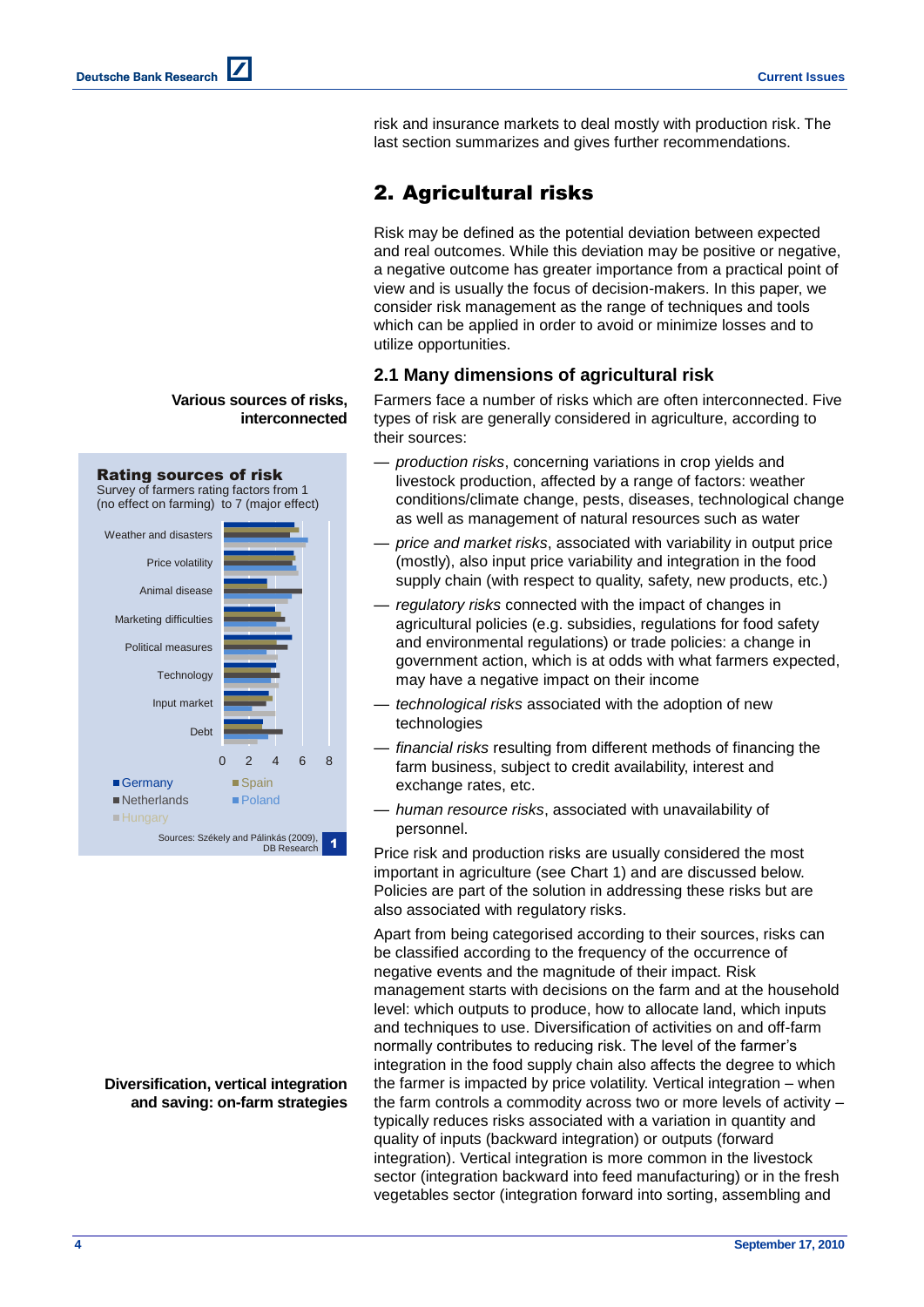packaging). Accumulating financial reserves is obviously another simple risk management strategy.

Risks associated with frequent events which do not cause large losses, such as "normal" fluctuations in prices and production, are managed on the farm. Events which are infrequent but lead to severe damage to a whole region (e.g. floods, droughts or disease outbreaks) typically fall under the catastrophic risk layer, for which market solutions have played a less important role, mostly due to high public involvement. Between these two layers, financial markets and insurance provide solutions.



The level of interconnectedness is also important: it is of relevance, for instance, for insurance or policy purposes, whether only a few farms are affected (idiosyncratic risk) or whether it is a large number of farms (systemic risk). Risks affecting a big population at the same time, like droughts or floods or price shocks, are more difficult to manage inside the sector.

In assessing the risks faced by producers, it is important to keep in mind that aggregated data can be misleading by underestimating the farm-level production risk. Indeed, a favourable yield in one location is typically offset by an unfavourable yield in another location, leading to a lower yield variability at the aggregate level than at the farm level. This "spatial aggregation bias" is much smaller for price variability since the spatial integration of output markets equalises output prices across locations<sup>2</sup>.

In connection to this, there is also a categorisation according to the actions taken to tackle the various types of risks. Farmers can try to reduce the likelihood of an adverse event occurring (through technology for instance). Alternatively, they can mitigate it: reduce the potential impact of an adverse event by reducing the farm's exposure beforehand. In the absence of reducing and mitigating, farmers have to cope with the adverse event once it has occurred (supported for instance through direct payments or revenue/income insurance).

**Frequency, severity, interconnectedness are important dimensions in assessing risk**

### **Farm level vs. aggregate variability: the spatial aggregation bias**

**Various actions to take, strategies, providers**

> $\overline{2}$ OECD (2010).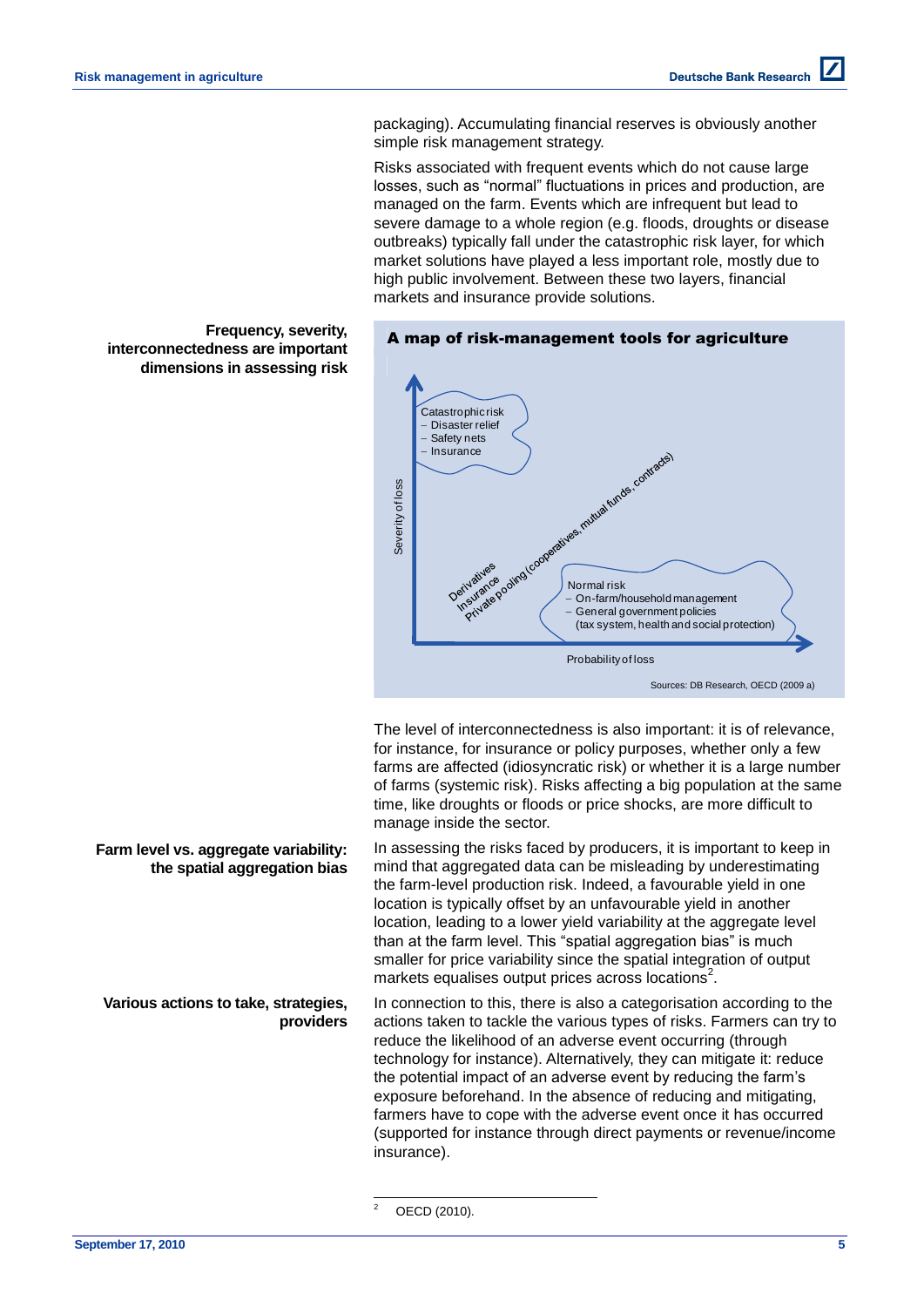Strategies to mitigate include:

- risk transfer (e.g. to derivatives market),
- risk pooling (e.g. in insurance),
- diversification in production (different activities or different crops).

Different risk categories also require different providers: banks, insurance companies, governments or public private partnerships, and some risks are best managed on the farms by the farmers themselves.

Different agents have different objectives in managing risk. These objectives may be conflicting, depending on their target (food producers, or buyers of food or feed). Some agents may focus on stabilising food prices, others directly on stabilising farmers' incomes. Price volatility is a concern both at the macro level of governments (e.g. trade bill and inflation) and at the micro level, for producers and consumers. A drop in commodity prices during growing season is negative for farmers but tends to benefit consumers. Conversely, high prices adversely affect consumers whose food expenditures represent a high share of household income. This is a rather rare occurrence in developed countries (although it happens) and their governments are more concerned about the impact of price fluctuations on producers (who also tend to be well-organised as a lobby). Their policies tend to protect farmers from falling prices. When food price volatility increases, the risk premium attached to investments in agriculture also increases: this tends to lower the rate of investment and in turn the rate of agricultural growth, it also affects the whole food supply chain, and potentially food security.

|  |  |  | A menu of farm risk management tools |  |
|--|--|--|--------------------------------------|--|
|  |  |  |                                      |  |

**Various objectives of risk management, potentially conflicting**

|                 | Farm/household/community                                    | <b>Market</b>                                                                                                                                                                         | <b>Government</b>                                                                                                                     |
|-----------------|-------------------------------------------------------------|---------------------------------------------------------------------------------------------------------------------------------------------------------------------------------------|---------------------------------------------------------------------------------------------------------------------------------------|
| Risk reduction  | Technological choice                                        | Training on risk management                                                                                                                                                           | Macroeconomic policies<br>Disaster prevention (flood control)<br>Prevention of animal diseases                                        |
| Risk mitigation | Diversification in production<br>Crop sharing               | Futures and options<br>Insurance<br>Vertical integration<br>Contracts in production or marketing<br>Spread sales (over the year)<br>Diversified financial investment<br>Off-farm work | Tax system income smoothing<br>Counter-cyclical programmes<br>Border and other measures in the<br>case of contagious disease outbreak |
| Risk coping     | Borrowing from neighbours/family<br>Intra-community charity | Selling financial assets<br>Saving/borrowing from banks<br>Off-farm income                                                                                                            | Disaster relief<br>Social assistance<br>Agricultural support programs<br>Sources: OECD (2009a), DB Research<br>2                      |

### **Various instruments with interactions: substitutability or complementarity**

The above table lists various tools available for risk management in agriculture, according to strategy type and provider. It is important to keep in mind the interactions among instruments. As discussed below, some tools crowd out the use of others, by reducing the marginal gains to the farmer. For instance, the safety of some insurance schemes reduces the use of production diversification; or the existence of a strong coverage in revenue insurance reduces or even eliminates the demand for price hedging. Conversely, some tools complement each other: additional crop insurance coverage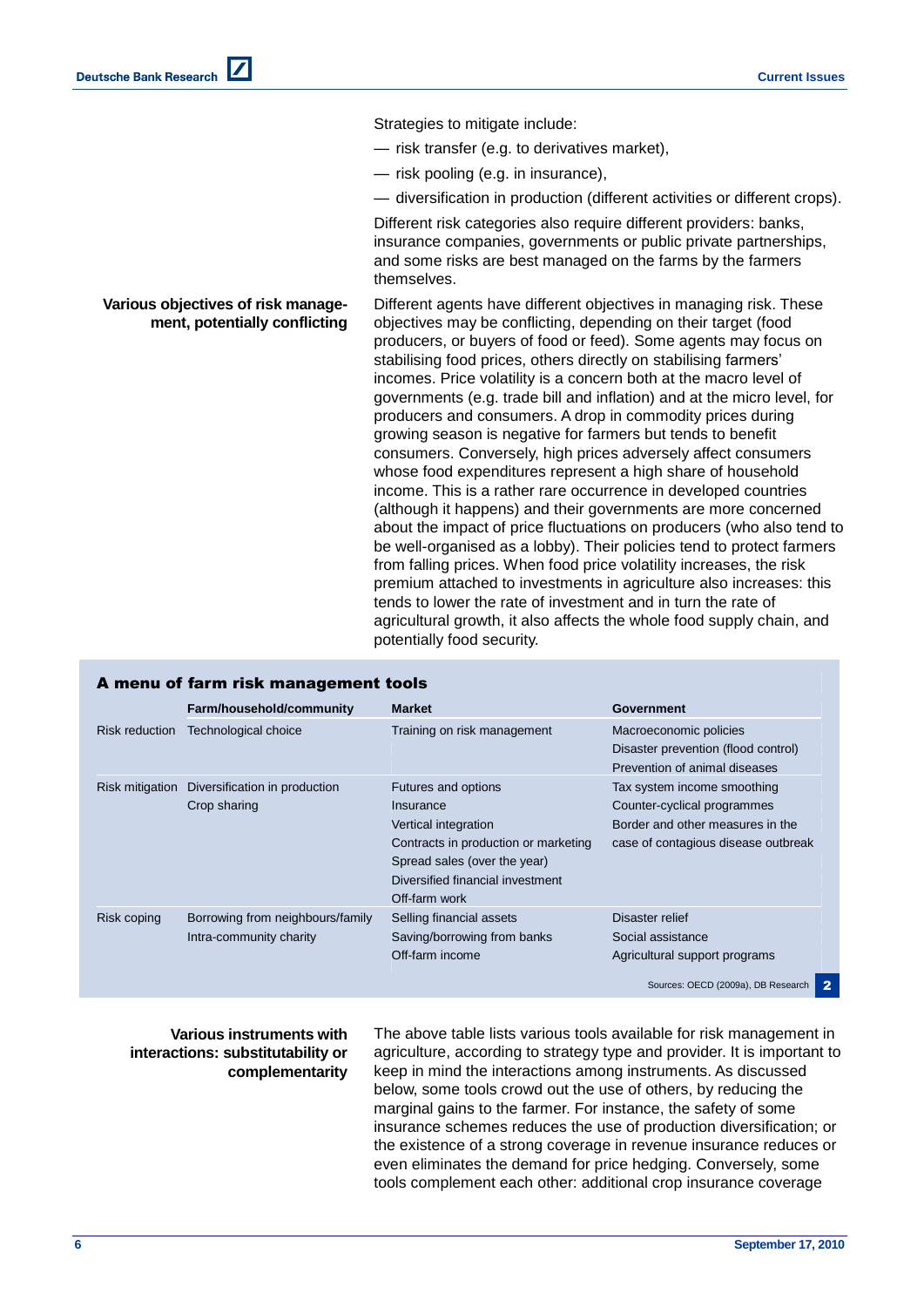can generate more demand for price hedging<sup>3</sup>. Given these important interactions among risk management tools, a single instrument cannot be considered in isolation from the existence of other instruments.

### **2.2 Production risk**

| Short-term/private and long-                                   | Production risk is the risk associated with production losses. For<br>crops, common causes of yield risk include weather events<br>(drought, excess moisture, hail, freeze and flooding), crop pests and<br>disease. On-farm strategies can help to reduce the magnitude of the<br>yield risk associated with some of these perils, e.g. judicious crop<br>selection, improved seeds, pesticides and irrigation. (It is useful to<br>keep in mind that agricultural inputs can be risk-reducing, of course,<br>but also risk-increasing - for instance the use of some chemical<br>inputs may reduce the occurrence of low yields while increasing<br>yield variability overall). Livestock production losses are much less<br>frequent than crop production losses, and tend to be due to disease<br>outbreaks, weather-related perils or predators. The main instrument<br>considered to tackle production risk in general is insurance.<br>When assessing production risk, it is also important to note the |
|----------------------------------------------------------------|----------------------------------------------------------------------------------------------------------------------------------------------------------------------------------------------------------------------------------------------------------------------------------------------------------------------------------------------------------------------------------------------------------------------------------------------------------------------------------------------------------------------------------------------------------------------------------------------------------------------------------------------------------------------------------------------------------------------------------------------------------------------------------------------------------------------------------------------------------------------------------------------------------------------------------------------------------------------------------------------------------------|
| term/collective risk reduction<br>objectives often in conflict | frequent conflict between short-term/private risk reduction and long-<br>term/collective risk reduction. For instance, irrigation <sup>4</sup> reduces a<br>farmer's risk of losing crop to drought while bringing the risk of<br>chronic over-abstraction or salinisation, if used on a large scale by<br>numerous farmers: both are negative for agriculture and the larger<br>context in the long term. The fight against diseases provides another<br>example. A farmer's use of pesticides on crops or of sanitary<br>products for livestock obviously reduces his risk of losing crop or<br>animals. However, a widespread use of the same product increases<br>the risk of the emergence of a resistant pest causing much larger<br>losses.                                                                                                                                                                                                                                                             |
| Production risk likely on the rise                             | Production risk is likely to grow, due to climate change <sup>5</sup> and<br>globalisation. Indeed, we expect a higher incidence of extreme<br>weather events. Globalisation is also likely to drive an increased<br>frequency of pest or disease outbreaks. Some consider that cross<br>compliance measures with respect to agro-chemicals may also<br>increase yield risk: e.g the Nitrate directive, or the Water directive<br>requiring less spraying in the vicinity of water. It can also be argued<br>that these measures will give incentives to use agro-chemicals more<br>judiciously or to find alternatives (e.g. crop rotation), thus potentially<br>reducing yield risk.                                                                                                                                                                                                                                                                                                                         |
|                                                                | 2.3 Price risk                                                                                                                                                                                                                                                                                                                                                                                                                                                                                                                                                                                                                                                                                                                                                                                                                                                                                                                                                                                                 |
|                                                                | Price risk refers to variability in output prices and in input prices.                                                                                                                                                                                                                                                                                                                                                                                                                                                                                                                                                                                                                                                                                                                                                                                                                                                                                                                                         |
|                                                                | Lower importance of input price risk                                                                                                                                                                                                                                                                                                                                                                                                                                                                                                                                                                                                                                                                                                                                                                                                                                                                                                                                                                           |

In crop agriculture, input price risk has been given considerably less attention in the literature, and has been considered less substantial than output price risk and yield risk (see Chart 1, for example). It normally does not translate into return variability of the same magnitude $6$ . Moreover, the time window of input price risk is shorter: fertilizer and input costs are usually incurred within a few months of the onset of production, whereas the uncertainty around output price and yield usually remains for at least six months.

**Input price risk: shorter horizon, but, mostly driven by variability of oil prices, may be on the rise**

 $\overline{3}$  $^{3}$  OECD (2009a).

 $^{4}$  Heymann et al. (2010).

 $^{5}$  Kahn and Zaks (2009), Heymann (2007).

OECD (2008).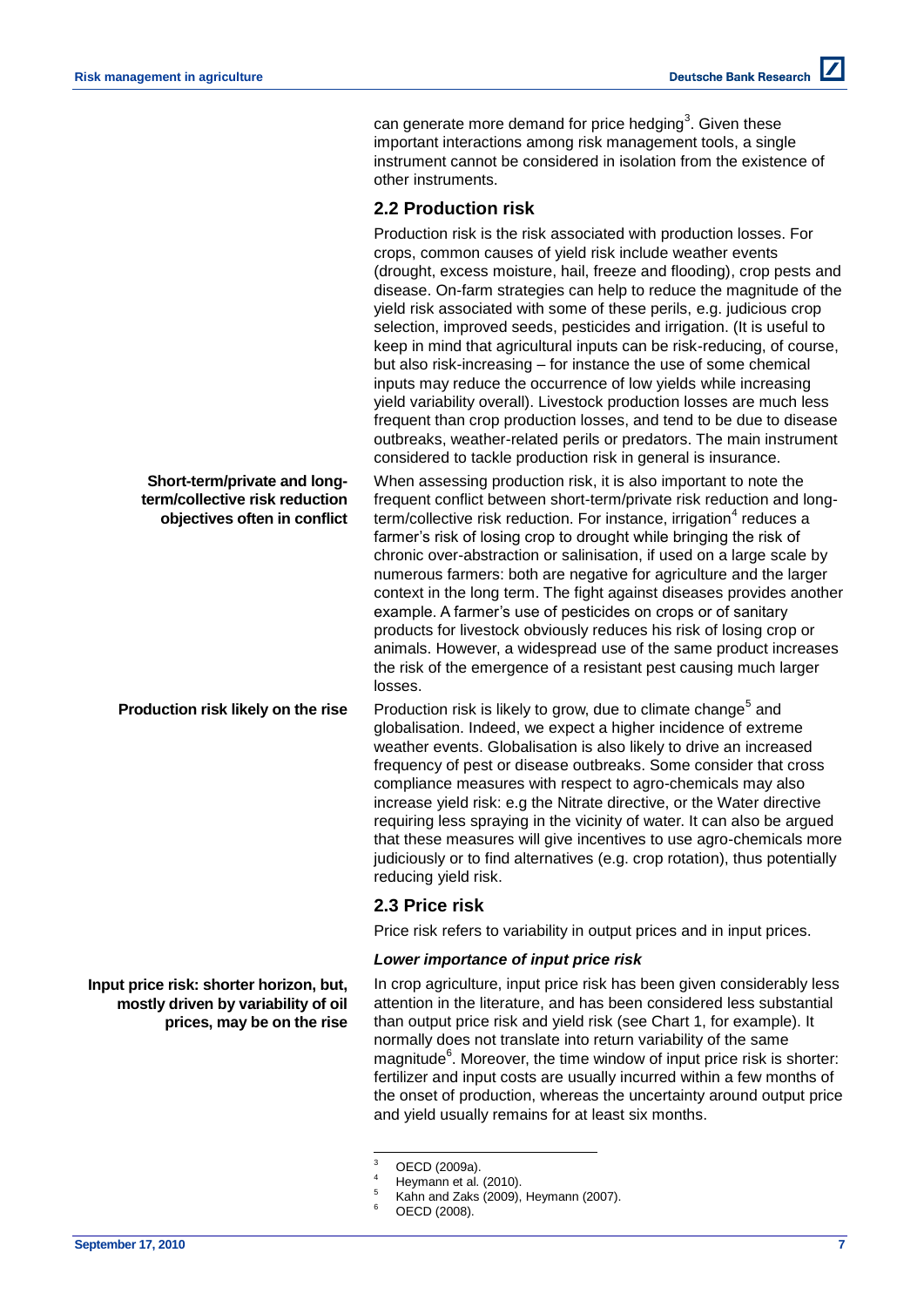$\Omega$ 200 400 600 800 1,000 1,200 1,400 1,600 01 02 03 04 05 06 07 08 09 10 Commodity prices Sources: Bloomberg, DB Research Corn US c/bushel Wheat US c/bushel Oil USD/barrel x10 3

**Price changes mostly due to changes in supply and demand as well as low stock levels**

**Slow responses to price shocks, both on the demand and the supply sides**

> **Historical volatility, future price volatility, implicit volatility**

However, the magnitude of input price fluctuations can be significant and there is no system in place to hedge against input prices (although there is the possibility of storing some items on the farm). Input price risk is still significant and may be overlooked.

Variability in fuel prices and in fertilizer prices appear to be the main components of input price variability in crop production, partly because fuel and fertilizer amount to most of the input costs in conventional agriculture, and partly because, as commodities themselves, they are subject to price fluctuations like all other commodities. These variabilities are expected to increase, in line with increased volatility of energy prices.

As to the livestock sector, input costs amount predominantly to feed costs. The following discussion on output price risk for crops thus covers most of the issues pertaining to input price risk for the livestock sector.

### *Output price variability driven by a range of factors*

Output price risk arises due to the biological lag inherent in agricultural production. Obviously, producers must make production decisions months (even years for tree crops) before they have a product to sell, before the actual crop prices are known. During this period, output prices may change dramatically in response to shocks in supply and demand. This may put farmers in a difficult situation if commodity prices decrease drastically during the production and marketing cycle.

Many factors contribute to price changes, as witnessed during the food commodity price spike of 2007/2008. Income and population growth, rising energy prices, and subsidised biofuel production have contributed to surging consumption of agricultural products. At the same time, productivity and output growth have been impaired by natural resource constraints, underinvestment in rural infrastructure and agricultural science, farmers' limited access to agricultural inputs and weather disruptions. While speculation has been mentioned as a driver of price increases, the issue has been heavily debated but there is no conclusive evidence that speculation drove prices up (more on this on p. 21). The consumption of cereals had also been consistently higher than production in previous years, which had reduced stocks. Stocks play a critical role indeed through their cushioning effect: low levels of stocks are associated with high price volatility<sup>7</sup>. Macroeconomic factors also impact the volatility of agricultural prices, e.g. variability in inflation rates, exchange rates and interest rates.

The effect of shocks on the agriculture and food system is compounded by low elasticities of both supply and demand. Indeed, since food is an essential product with no substitute (apart from alternative foods), demand responses to price increases are typically low (until, for the poorest of all, it translates into hunger). Supply responses are also very low short-term, until production decisions can be made for the next season or more land brought into or taken out of production.

### *Various types of price variability*

Price variability is complex in nature and is often captured as price volatility, which can be defined in several ways. It refers to movements in prices of a certain periodicity: the period can be a day, a month, a season or a year. Volatility can also be considered

l

Balcombe (2009), OECD-FAO (2010).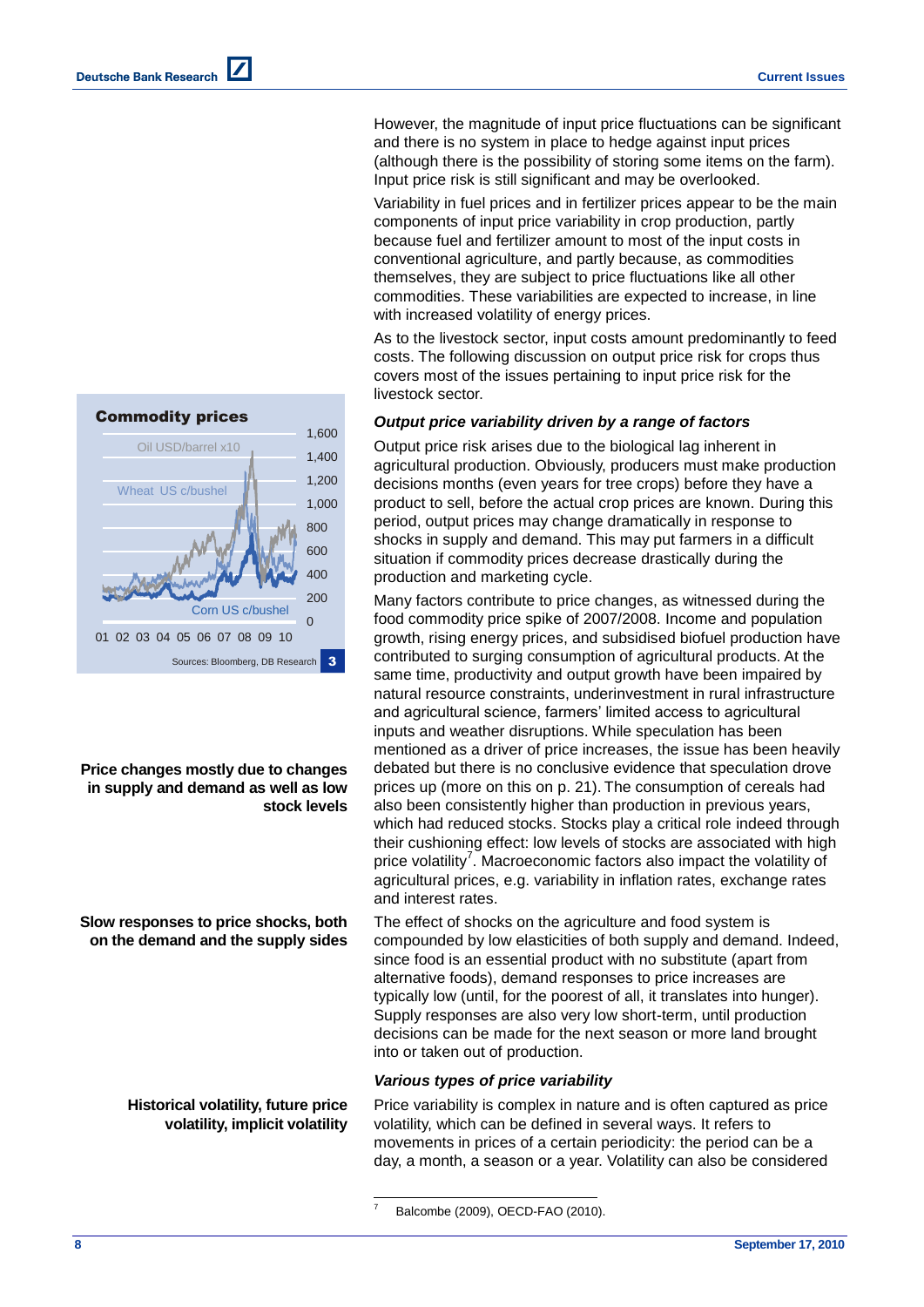as being made up of high and low frequency components, which may be useful to distinguish<sup>8</sup>. A common measure of volatility is the coefficient of variation (ratio of standard deviation to its average value) of a historical price series with a given frequency. Historical volatility may also be defined as the annualised standard deviation of the percentage change in daily settlement prices. Some prefer to focus on the "uncertainty component" of volatility: given that some variability can be predicted (on the basis of seasonal variation or business cycles, for instance), they are concerned about not overstating the degree of uncertainty. Therefore, they restrict volatility to the unpredictable price movements. There are also measures of implicit volatility, which represent the market's expectation of how much the price of a commodity is likely to move.

**Global and domestic markets**



**Future price volatility likely to be high**

Price transmission from global markets to domestic markets is affected by the level of trade and the extent to which the trade environment is managed domestically (if measures such as those described in Section 3 are in place). For markets more open to trade, volatilities in domestic prices are close to those on international markets. (In 2007/2008, about 19% of the wheat produced was traded globally, 10% and 7% of coarse grains and rice, respectively.) So a price shock to a crop like wheat tends to spread globally and the magnitude of price risk for a commodity will tend to be similar for producers worldwide.

The relationship between price fluctuations and trade levels is complex. A closed market, although less affected by external shocks – e.g. a global recession –, is highly vulnerable to an internal shock, e.g. a drought. An open market is obviously directly affected by the instability of global markets, but can "share" its risk world-wide, which has a stabilising effect on prices.

### *Outlook for price volatility*

Future price volatility will depend on a number of factors, including variabilities in supply and demand and responsiveness to these variabilities (elasticities of supply and demand).

The supply/demand balance will be key. The increasing demand (for food, feed and fuel) combined with long-term resource scarcity trends (of water, arable land and energy) points toward a tight balance. This is a particular concern at times when global stocks are low and likely indicate a rise in volatility, although it is difficult to distinguish between price trend and volatility.

In the context of climate change, extreme weather events are expected to be more frequent. This and other factors affecting yields (mentioned in 2.2) will contribute to increased price volatility.

Moreover, food prices and oil prices are linked increasingly closely, due to the use of agricultural crops for energy production and agricultural production's reliance on energy inputs. A potential increase in volatility in energy markets (also in a context of tight supply) would likely spill over into food markets.

The CAP will also not protect or stabilise prices of products such as cereals, milk and beef in the future. Prices of these products may show larger fluctuations than in the past.

Technological progress and trade liberalisation, by allowing faster and greater responses to shocks, are expected to reduce the volatility of food prices downward but this is unlikely to be enough to balance out the other factors.

Roache (2010).

l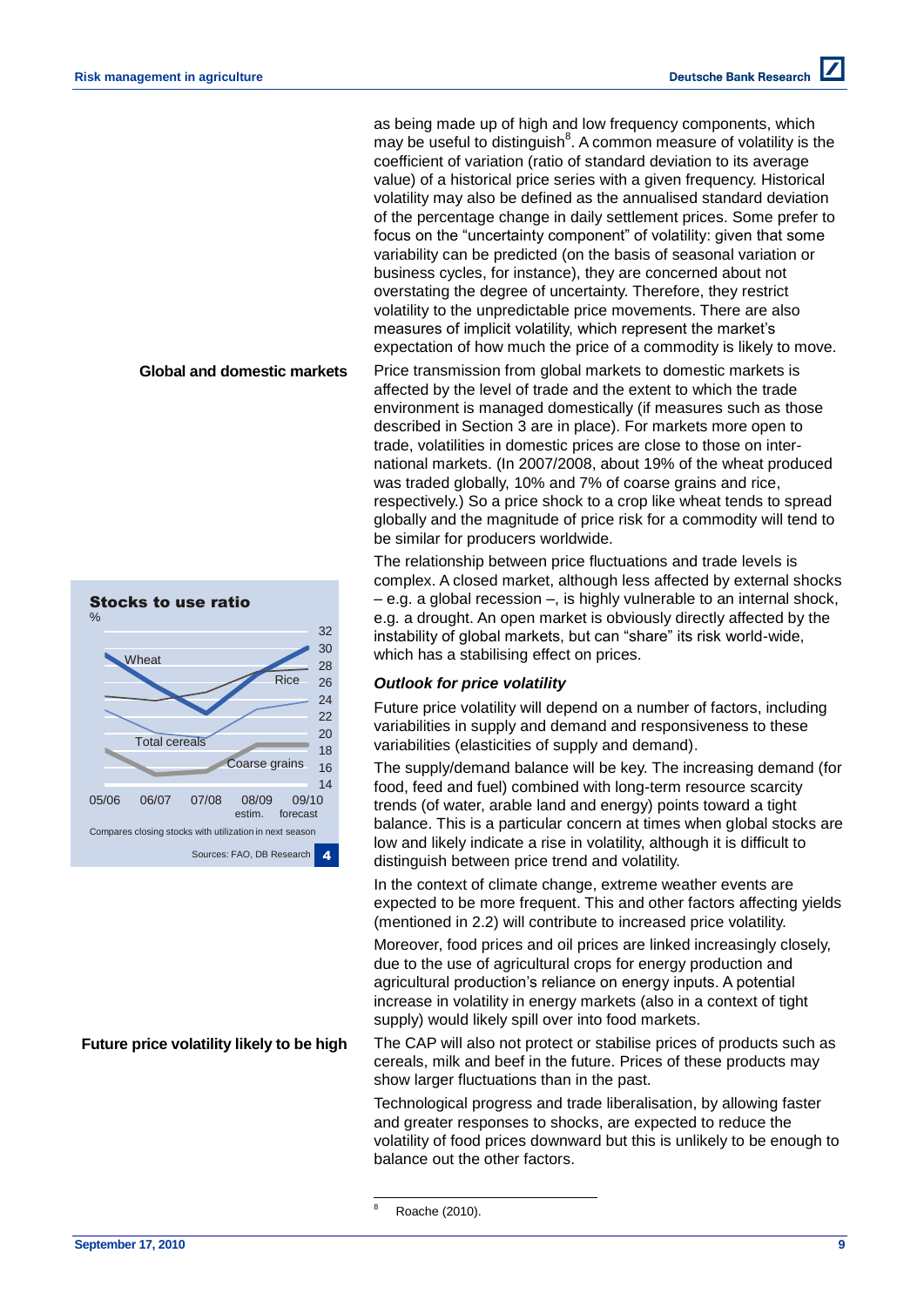#### EU agriculture in numbers **People**

- 13.6 m people directly employed (incl. forestry and fishery)
- 5m people additionally in the agri-food industry
- 8.6% of total EU employment
- 7% of farmers are under 35 years old
- 4.5 m farmers will be 65 by 2020

#### **Farms**

- agriculture occupies 47% of the EU's territory
- 15% of which in mountainous areas
- small farms remain predominant and are particularly important in the delivery of public goods
- average farm size: 12.6 ha

#### **Production**

- 4% of the EU's GDP
- generates EUR 337 bn in production
- EU: world largest producer of food and beverages

#### **Trade**

- EU: world's leading exporter of agricultural goods (17% of global trade, against 19% in 2000)
- net importer of agricultural goods: EUR 88 bn (20% of world agricultural imports)

All in all, agricultural markets are expected to experience high price volatility in the future<sup>9</sup>. A few factors will determine the extent to which EU farmers will be affected by world price volatility. Volatility in exchange rates will have an impact – especially the USD-EUR exchange rate, since most agricultural commodities are traded in US dollars. As discussed earlier, the level of diversification of the farms' production will also influence farmers' vulnerability. Of course, the income level also plays a major role in farmers' ability to cope with high volatility.

### Key agricultural statistics per member state

|              | Share of<br>agriculture in<br><b>GDP</b> | Share of employment in<br>agriculture, forestry,<br>hunting and fishing | <b>Utilised</b><br>agricultural<br>area (UAA) | <b>UAA</b> per<br>holding |
|--------------|------------------------------------------|-------------------------------------------------------------------------|-----------------------------------------------|---------------------------|
|              | %                                        | %                                                                       | 1,000 ha                                      | ha                        |
|              | 2008                                     | 2008                                                                    | 2008                                          | 2007                      |
| <b>EU-27</b> | 1.2                                      | 5.4                                                                     | 178,813                                       | 12.6                      |
| <b>BE</b>    | 0.6                                      | 1.8                                                                     | 1,374                                         | 28.6                      |
| <b>BG</b>    | 5.5                                      | 7.5                                                                     | 5,101                                         | 6.2                       |
| CZ           | 0.8                                      | 3.3                                                                     | 3,551                                         | 89.3                      |
| <b>DK</b>    | 0.7                                      | 2.8                                                                     | 2,695                                         | 59.7                      |
| DE           | 0.6                                      | 2.2                                                                     | 16,926                                        | 45.7                      |
| EE           | 1.4                                      | 3.9                                                                     | 802                                           | 38.9                      |
| IE           | 0.9                                      | 5.7                                                                     | 4,200                                         | 32.3                      |
| <b>GR</b>    | 2.5                                      | 11.4                                                                    | 3,984                                         | 4.7                       |
| ES           | 2.2                                      | 4.3                                                                     | 25,657                                        | 23.8                      |
| <b>FR</b>    | 1.4                                      | 3.1                                                                     | 29,385                                        | 52.1                      |
| IT           | 1.7                                      | 3.8                                                                     | 13,338                                        | 7.6                       |
| <b>CY</b>    | 1.7                                      | 4.3                                                                     | 148                                           | 3.6                       |
| LV           | 1.3                                      | 7.9                                                                     | 1,825                                         | 16.5                      |
| LT           | 2.3                                      | 7.9                                                                     | 2,672                                         | 11.5                      |
| LU           | 0.3                                      | 1.8                                                                     | 131                                           | 56.8                      |
| HU           | 2.5                                      | 4.5                                                                     | 5,790                                         | 6.8                       |
| <b>MT</b>    | 1.0                                      | 2.0                                                                     | 10                                            | 0.9                       |
| <b>NL</b>    | 1.3                                      | 2.8                                                                     | 1,933                                         | 24.9                      |
| <b>AT</b>    | 1.0                                      | 5.6                                                                     | 3,171                                         | 19.3                      |
| PL           | 2.2                                      | 14.0                                                                    | 15,608                                        | 6.5                       |
| PT           | 1.3                                      | 11.5                                                                    | 3,733                                         | 12.6                      |
| <b>RO</b>    | 6.0                                      | 28.8                                                                    | 13,717                                        | 3.5                       |
| SI           | 1.1                                      | 8.6                                                                     | 492                                           | 6.5                       |
| <b>SK</b>    | 1.0                                      | 4.0                                                                     | 1,936                                         | 28.1                      |
| FI           | 0.6                                      | 4.6                                                                     | 2,296                                         | 33.6                      |
| <b>SE</b>    | 0.4                                      | 2.1                                                                     | 3,076                                         | 42.9                      |
| <b>UK</b>    | 0.5                                      | 1.4                                                                     | 15,263                                        | 53.8                      |
| <b>EU-25</b> | 1.2                                      | 4.3                                                                     | 159,995                                       | 16.8                      |
| <b>EU-15</b> | 1.1                                      | 3.4                                                                     | 127,160                                       | 22.0                      |
|              |                                          |                                                                         | Sources: European Commission, DB Research     | 5                         |

### **2.4 Risk management practices in Europe**

**Historical focus on tackling yield variability changing** For decades, several developments predominant in European agriculture have been relevant for farm income variability:

— weather-driven yield variability was coupled with a steady increase in average yields, driven by technological innovations,

 $\overline{9}$ OECD-FAO (2010), Matthews (2010).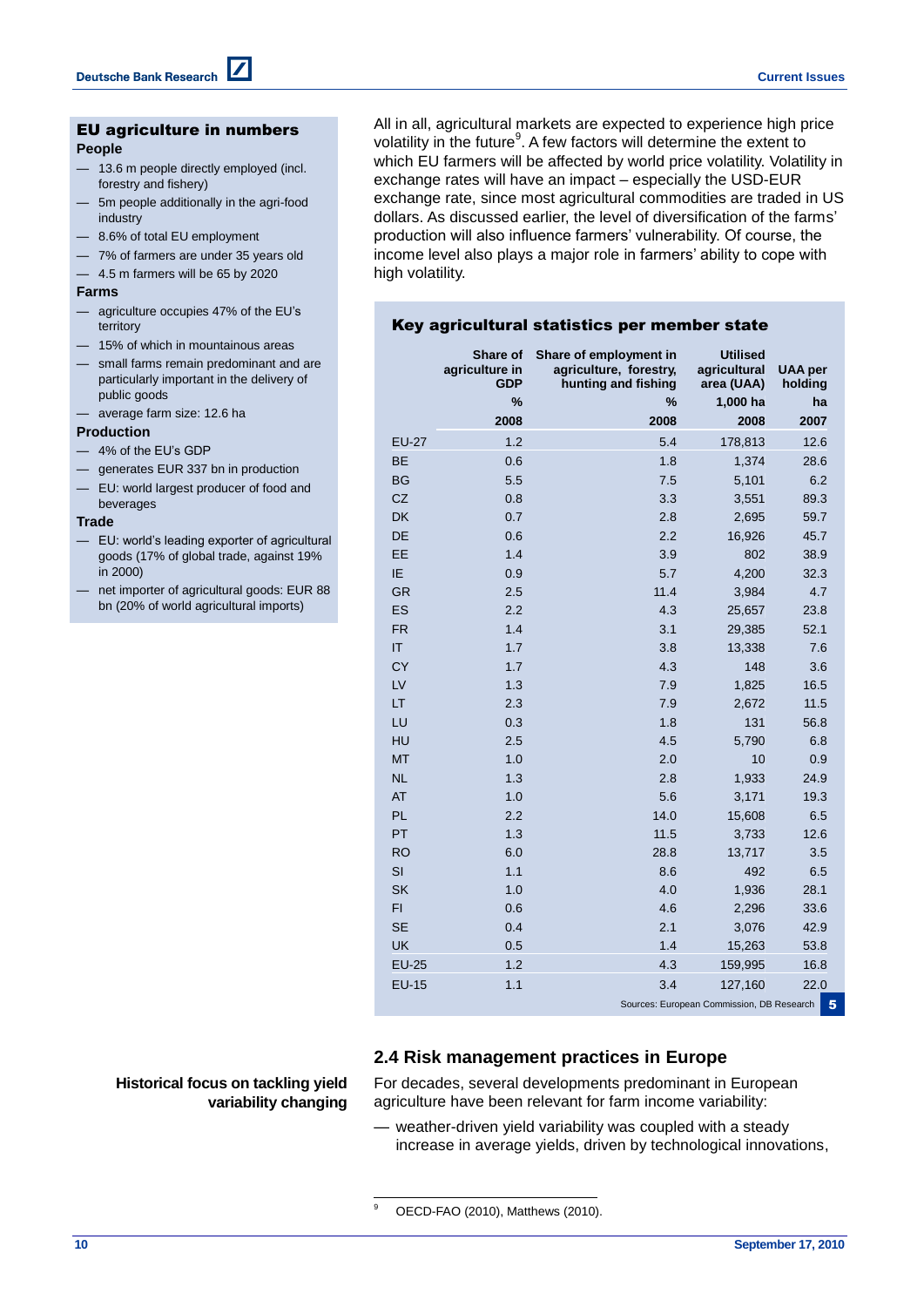

# Risk management in use

% of respondents using the instrument



- relatively stable prices were also following an increasing trend, due to CAP market interventions,
- farmers have increased their participation in off-farm income (e.g. agro-tourism).

As a result of what was needed, agricultural risk management tools in Europe have mostly focused on yield variability (marketing excess production, technological innovation and yield insurance) and have neglected price stabilization tools, such as futures and forward contracts, options and storage management. In line with the CAP reform, it is now expected that an increasing number of private tools will develop to manage price variation $^{10}$ .

### *Volatility of farm incomes on the rise*

In agriculture, the profit margin is shrinking<sup>11</sup>. (This is partly due to the fact that farmers have to invest to realise a higher level of productivity and a larger scale of production.) With a small margin, even a small change in prices will result in relatively strong fluctuations of incomes. The fluctuation of prices and yields combined with a smaller margin and a higher volume of production per farm lead to an increased volatility in incomes. This is an incentive to resort to effective risk management tools.

### *Insurances and financial reserves currently at the top*

As part of an EU project<sup>12</sup>, agricultural producers in five EU countries (Germany, Hungary, Poland, the Netherlands and Spain) were surveyed about their perceptions (Chart 1) and practices (Chart 7) around risk management. It came out that as a group, the farmers surveyed manage risk by predominantly using property and crop insurances, holding financial reserves and avoiding credit, followed by vertical integration and marketing contracts. Whereas avoiding credit is equally important in all countries (used by around 40% of the farmers surveyed), there were marked differences among countries. These differences stem from both distinct risk environments in the various countries (in terms of policy and yield) and various farm characteristics. (For instance, larger farms tend to resort more to crop and livestock insurance, smaller farms often need to supplement income by off-farm employment<sup>13</sup>).

In Germany and Spain, crop insurance is used more than in other countries (by 60 to 70% of farmers). This is partly explained by a high level of public subsidies in Spain (49%) and in Germany may reflect a coverage which is basic in single insurance<sup>14</sup> as well as an overall propensity to resort to insurance. Marketing contracts are important in Germany (50%), Hungary and Poland. Off-farm investment is more frequently practiced in Germany (50%) than in the other four countries, as well as off-farm employment (40%). Livestock insurance is significantly higher in the old Member States (around 40%) than in the newer ones. Hedging is used slightly more often in Germany but is still used very rarely (5%).

A comparison with data relating to farmers in the USA<sup>15</sup> showed that holding financial reserves, participating in government programmes, insurance and engaging in diversification and forward contracting

- $11$  Vroljik et al. (2009).
- "Design and economic impact of risk management tools for European agriculture" reported on in Meuwissen et al. (2008).
- $^{13}$  OECD (2010).
- $^{14}$  Bielza et al. (2009).
- USDA (1999), Szekely and Palinkas (2009).

 $10$ <sup>10</sup> Cafiero et al. (2007).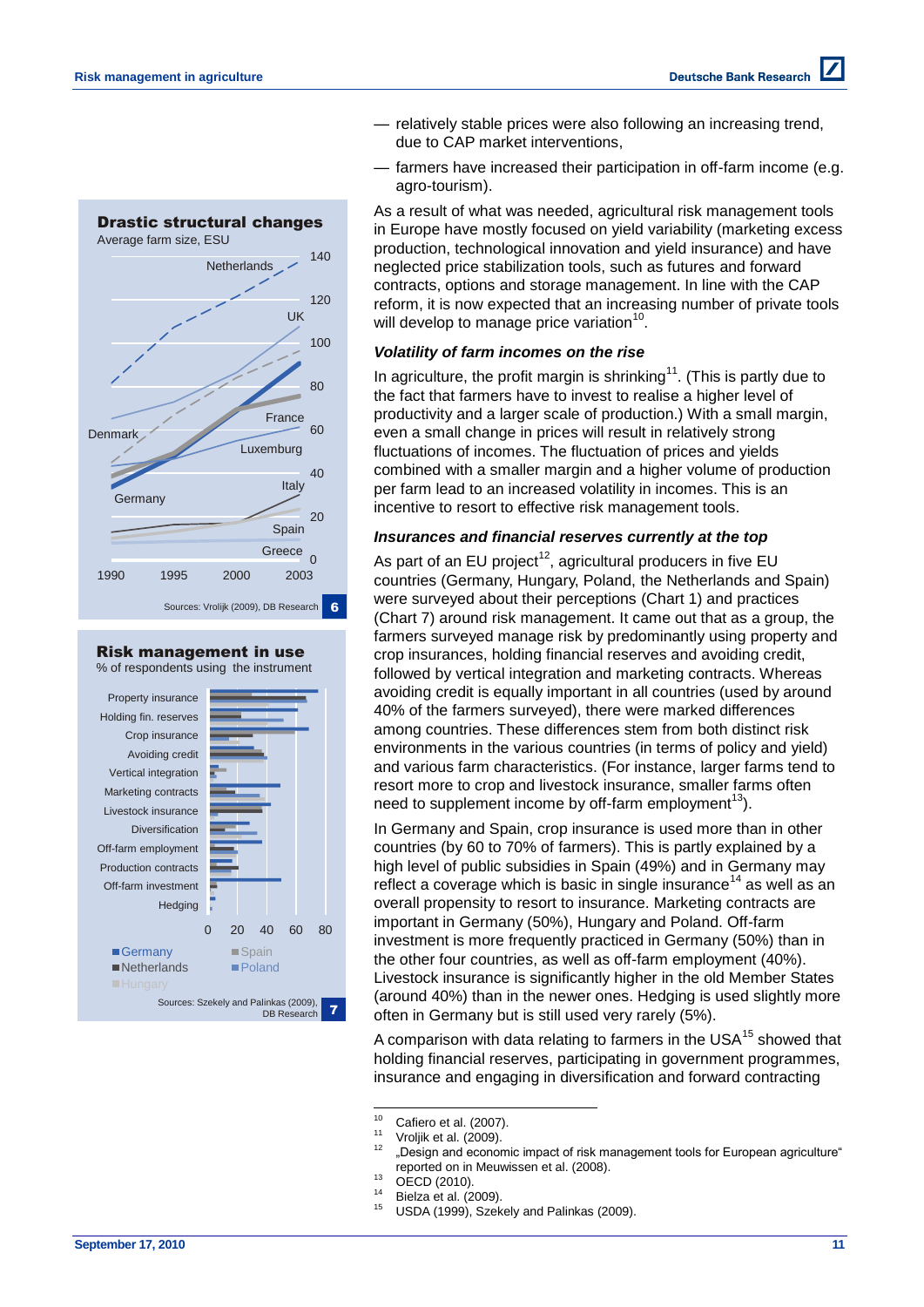**Deutsche Bank Research** 

**Use of new instruments perceived unattractive – Interest in hedging** 

**increases with farm size**

are important risk management strategies both in the US and in the EU. A notable difference between Europe and the US is that hedging is far more popular among American farmers than among their European peers (around 60% of large-scale Corn Belt farmers reported using hedging in the early 1990s and 20% of all US farmers). Various reasons for this gap (farm size, security from the CAP, history) are discussed in 4.1.

The farmers sampled in the EU survey were also asked about their future risk management plans<sup>16</sup>. It was observed that most respondents intend to stick to the risk management methods they currently use. Polish farmers are willing to try new, previously not used instruments. In particular, they show great interest in hedging (60% of them). The data were also analysed according to the economic size of the farm and the type of activity (crop, livestock or mixed). Starting to use new instruments seems equally unattractive across the different size and activity groups. A notable feature, however, is that interest in hedging increases with the size of the farm. Around 30% of farmers of medium and large-sized holdings plan to get involved in hedging, as opposed to 15% of holders of smaller farms.

In the next sections, we review the relevant risk management instruments available in the EU. We investigate their effectiveness to stabilise farmers' incomes, as well as their impact on the environment and developing countries.

# 3. Public risk management tools

In this section, we first review the classical market management tools used to stabilise agricultural prices or incomes. We then discuss the more recent idea of rewarding farmers for delivering public goods.

The EU's main approach to food price instability has been to stabilise income without affecting prices. The rationale for this approach was not to interfere with the natural equilibrium resulting from the law of supply and demand (as demand increases, the price goes up, which motivates an increase in supply, bringing the price back to normal). However, the EU has used price control mechanisms in the past.

### **3.1 EU policies to stabilise markets and prices**

Government policies aim to stabilise international price fluctuations by border policies, stock holding policies and price intervention schemes. Implemented mostly to provide price support, market regulation in the EU also affects price stability. The range of market intervention measures available under the CAP is significantly smaller than it used to be but the following measures remain<sup>17</sup>.

### *Trade intervention measures*

**Import tariffs** are widely used, and bound upwards by the Uruguay Round Agreement on Agriculture (URAA) from 1994. The EU is free to adjust its tariffs within these bounds. As an example, the tariff on cereals was lowered to zero during the 2007-2008 price spike, so that EU domestic prices increased less than prices on world markets. This measure had obvious consequences on developing

<sup>16</sup> <sup>16</sup> Meuwissen et. al (2008).

Matthews (2010).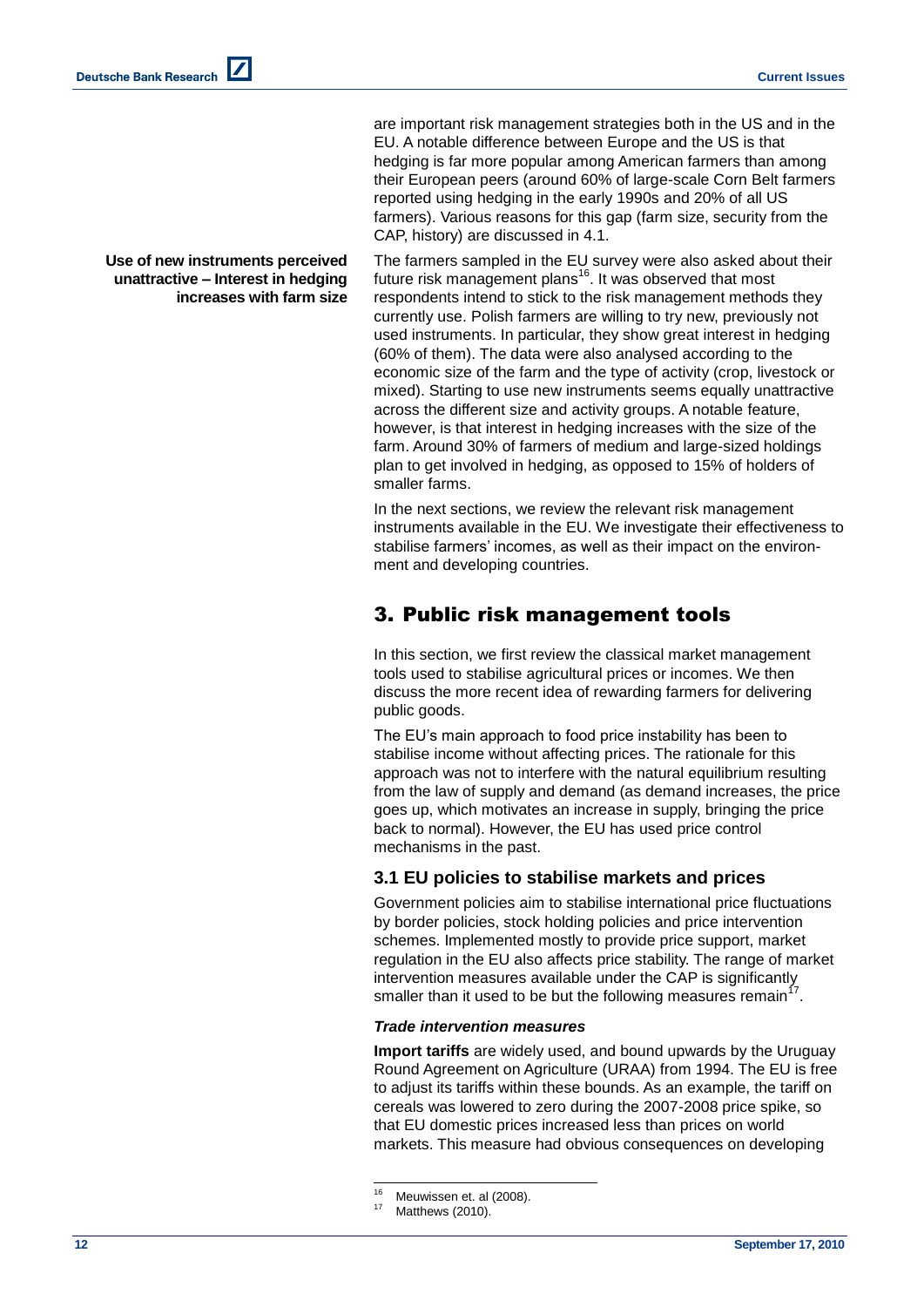countries since EU farmers were able to feed their cattle at the expense of the world's poor struggling to afford enough food.

**Export subsidies** are also restricted by the URAA, with ceilings on total expenditure on export subsidies as well as on the quantity of subsidised exports. This expenditure has fallen sharply along with the increase in world prices. The EU implemented export refunds for dairy products and pigmeat after the collapse in prices following the spike of mid-2008. Export subsidies have had negative impacts on developing countries when EU-sponsored "cheap" commodities competed with local production in these countries.

**Trade restrictions are ineffective for all in the long term** Although a country's import/export restrictions may bring some short-term relief to selected farmers/domestic consumers, economic analysis clearly shows that their overall impact on the domestic economy and on the rest of the world is negative<sup>18</sup>. Moreover, border protection tends to shift price variability to world markets. There is some evidence that the EU may forego the use of export subsidies after 2013. Trade liberalisation would increase the chances of developing countries having a more competitive agricultural sector – especially in combination with efforts to include smallholders in the global food supply chains.

### *Price support*

**Direct public intervention** may take place in the EU for purchasing and withdrawals. Fixed-price purchases are applied only for certain products (soft wheat, butter and milk powder) and in quantities determined in advance. A tendering procedure may allow higher quantities at a price determined by the Commission. Withdrawal procedures may be applied under certain conditions by producer organisations in the fruit and vegetable sector.

**Price support: minimal effectiveness…** Price support has been found to have a low effectiveness in that the price reduction it achieves is mostly captured by other agents of the full supply chain (input suppliers, processors and distributors, landowners), but little by the farmers it is supposed to help<sup>19</sup>.

**… and perverse effects: on developing countries, …** Price support mechanisms also present a number of drawbacks. First, they mask price signals to producers: setting prices higher than natural market prices is likely to lead to surplus production – like in the 1970s and 1980s, when it was disposed of through export subsidies and dumping.

**… the environment, …** Additionally, raising prices, thus incomes, in proportion to production means that larger producers benefit more. (This issue is more acute in countries where the distribution of land or production is heavily skewed.) This also gives an incentive to intensify production, which – if done in excess, especially on fragile land – may have a negative effect on the environment (soil quality, biodiversity, etc.).<sup>20</sup> The trade-off between economies of scale and environmental damage needs to be weighed up with great care.

#### **… and consumers** Finally implementing price support for farmers implies raising prices to consumers, which puts poorer consumers at a disadvantage.

**More indirect price support** may also take place. **Aid for private storage** may be encouraged through targeted aid for butter, meat, sugar and olive oil. The products remain the property of the storers and no restriction applies at the end of the storage period.

<sup>18</sup> <sup>18</sup> For more on trade regulations and their impact, see Schaffnit-Chatterjee (2010).

<sup>&</sup>lt;sup>19</sup> See OECD-FAO (2010).

See OECD-FAO (2010).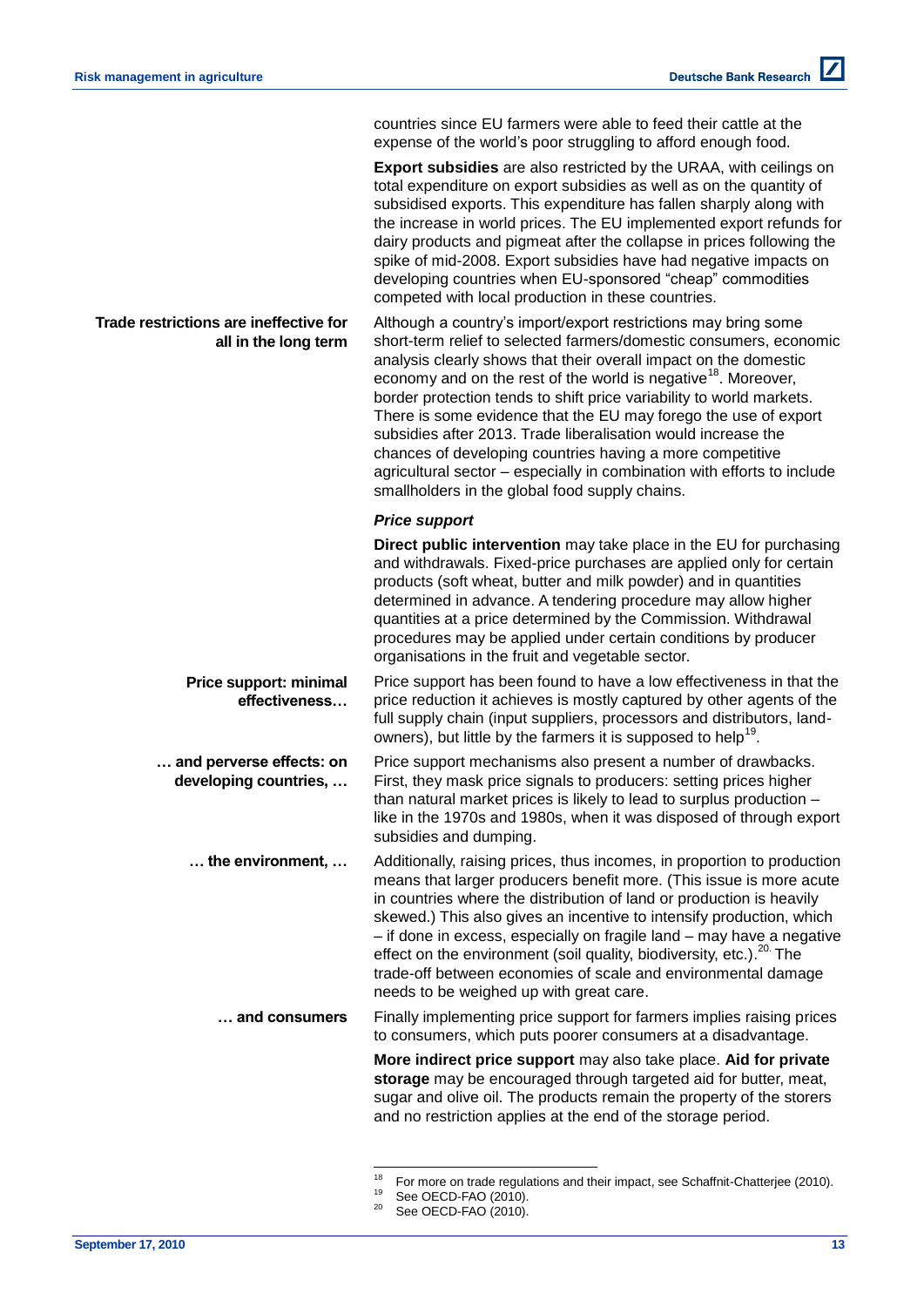**Subsidies to promote internal consumption** are still used for some dairy products: processing aid is in place for some categories of skimmed milk. While these indirect public support tools are useful, it could also be beneficial to encourage their private use (financed by the sector).

### *International market stabilisation policies*

The focus of this paper is on European agricultural producers, but in the context of a more open trade system, it is sometimes desirable to act at the international level. In the absence of stocks, fluctuations in world prices reflect the global supply and demand position for individual commodities. In order to stabilise international prices, some advocate a mechanism to ensure that stocks are built up during periods of low prices and released during high-price periods.

Past attempts to establish international commodity agreements going back to the 1940s have not been very successful at stabilising prices, or at being implemented at all $^{21}$ . Following the 2007-2008 food price crisis, numerous proposals have been put forward regarding the establishment of reserves, including an internationally coordinated strategic reserve system for foodgrains<sup>22</sup>. The establishment of a virtual reserve is an innovative plan proposed by von Braun and Torero<sup>23</sup> in order to moderate prices: participating countries would commit funds to intervene, if needed, in the grain futures markets (by selling contracts to deliver the commodity) until futures and spot prices have stabilised.

Maintaining a strategic reserve involves dealing with the challenges of determining optimum stock levels and coping with the uncertainties the reserve may cause in the market place. An international arrangement involving a combination of reserves poses the extra challenge of building an "intelligence unit" that would provide information to a decision-making body yet to be determined $^{24}$ . Although the implementation of a reserve system is very tricky and will interfere with market decisions, it may provide much-needed relief (to farmers' incomes and to the world hunger situation) in case of emergencies.

Biofuel support may be considered to some extent as an alternative to stock-holding for corn, sugar cane and vegetable oil crops, and thus a way to stabilise prices of agricultural products. Indeed, in case of (anticipated) food shortage leading to extreme prices, a suspension of the biofuel mandate can re-direct the crops towards food use, thus benefiting price stabilization. Of course, a prompt switch is not always practical, although there have been examples in the past<sup>25</sup>. As mentioned above, biofuels have been recognised as contributing to increasing price volatility in agricultural markets because of their substitution effect with other fuels.

### **3.2 Classical EU policies to cope with income instability**

A sharp decline in production or prices of one or a few major agricultural commodities may lead to income distress for farm households, if the instability has not been dampened otherwise or the risk effectively transferred. Some measures have been available

### **Internationally managed stock-holding: potential relief in extreme cases**

 $21$ <sup>21</sup> For more on this, see Matthews (2010).

 $\frac{22}{23}$  Von Braun and Torero (2009), Wright (2009).

 $\frac{23}{24}$  Von Braun and Torero (2009).

Torero and von Braun (2010).

In the Summer of 2008, Texas opted out of biofuel standards, and redirected corn crop towards food use as crops were being planted.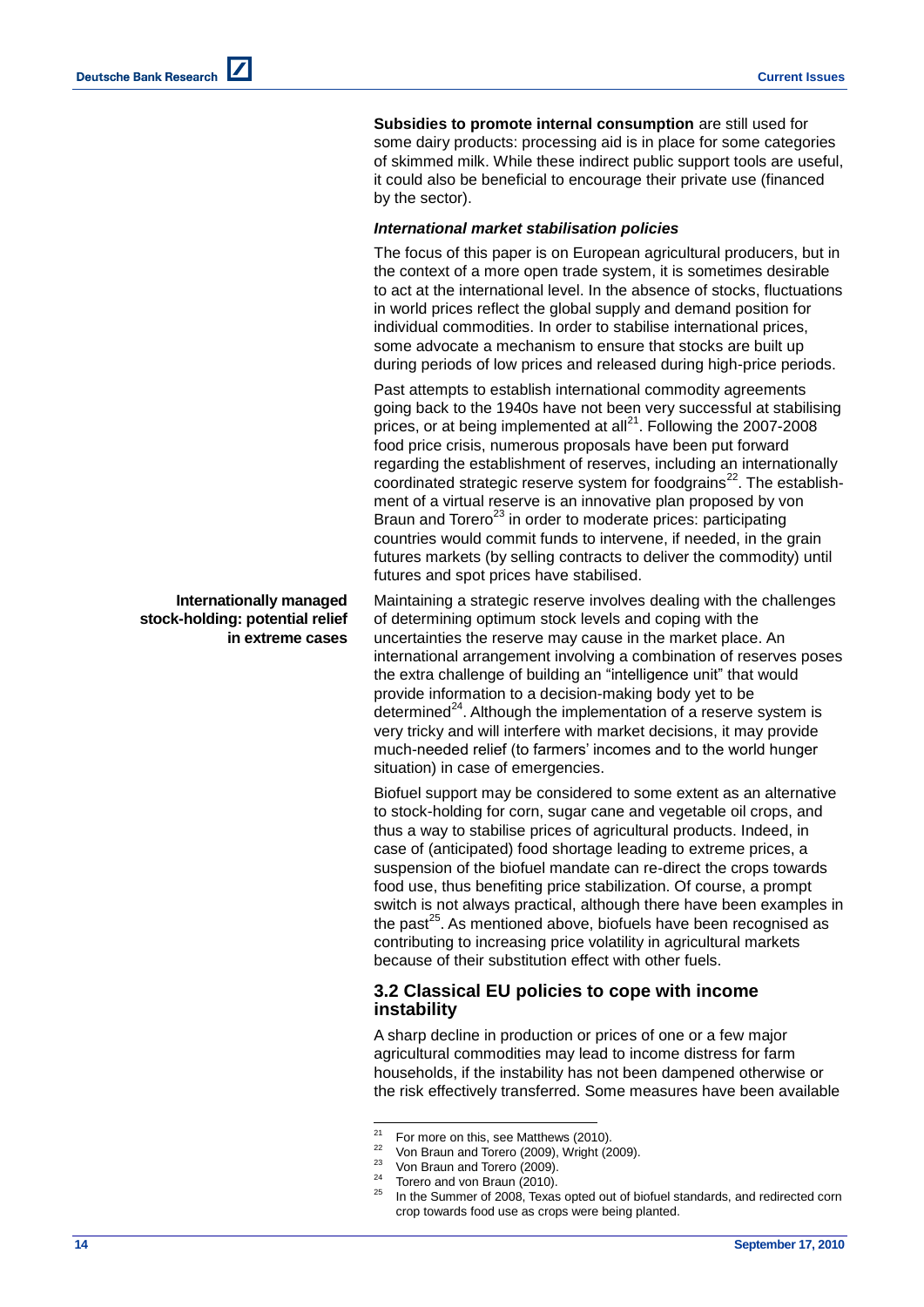to stabilise farm revenue or farm income, spreading the losses over the general population through the public budget.

### **Current direct payments lack legitimacy**

**Compensation schemes tend to reduce farmers' responsibility in reducing or mitigating risk** 

About 50% of public aid for disaster in the EU is given for natural disasters which are insurable in countries providing yield insurance. Source: Bielza (2009)

**A wide range of public goods in agriculture, mostly environmental…** 

**Direct payments** (mostly as SFP Single Farm Payment) now make up a substantial part of farm incomes, with variations across countries, farm systems and farms. These payments are deemed effective in increasing farm welfare but are not as effective in reducing income variability as subsidising risk market instruments.<sup>26</sup> Clearly, SFPs lack legitimacy overall and are very likely to be reduced in the post-2013 CAP. Some arguments mentioned above for price support hold here as well: direct payments in their current form are biased towards big producers and tend to favour intensive agriculture, especially in Western Europe. (The new Member States currently apply a flat rate to all farmers in the system, but the smallest/poorest farmers are out of the system.)

**Ad-hoc payments or calamity funds** exist in most countries. Calamity funds are public funds run by national or provincial governments – sometimes receiving contributions from the private sector, collected in the form of levies to production, to premiums, etc.) They are provided every year by the government and mobilised under the declaration of catastrophes. The main advantage of these funds over ad-hoc aids is that they avoid major distortions to the government budget. However, these public aids have a major caveat: their perverse effect on farmers' risk appetite. Indeed, if farmers are aware of an existing safety net, they have less incentive to reduce either the risk of losses or the farm's exposure beforehand. As a result, their actions and choices (disease control, crop selection) may not be as judicious as if they were bearing the full consequences of any adverse event. In some countries, there are no public fund payments if insurances are available (e.g. Austria, Greece, Portugal, Spain and Sweden – in France only if the insurance has reached a significant diffusion level) $^{27}$ .

## **3.3. Payments for delivering public goods**

An alternative to stabilising farmers' income is increasingly discussed. It is based on the fact that farmers also deliver public goods. These benefits are not transmitted through prices, delivered as a side-effect benefiting society as a whole, outside the producer/ consumer exchange. Public goods are defined in economics as goods that are:

- non-rivalrous: the consumption of the good by one individual does not reduce availability of the good for consumption by others.
- non-excludable: no one can be effectively excluded from using the good.

In many ways, agriculture is like other economic sectors: a large number of producers participate in a range of markets for food, feed, fuel and fibres. At the same time, agriculture is particular in that it is a sector where the provision of public goods is particularly prevalent. There is indeed a wide range of public goods associated with agriculture<sup>28</sup>, most of which are environmental: agricultural landscapes, farmland biodiversity, water quality, water availability,

l

See for instance OECD (2010) and Cafiero et al. (2007).

There are high ad hoc payments in France (EUR 1.167 million over 2000-2005) and low payments in Spain (EUR 22.5 million over the same period), but annual subsidies for insurance are higher in Spain (EUR 230 million/year) than in France (EUR 5 million per year) Bielza et. al. (2008).

 $28$  Cooper et al. (2009), Birdlife et al. (2010).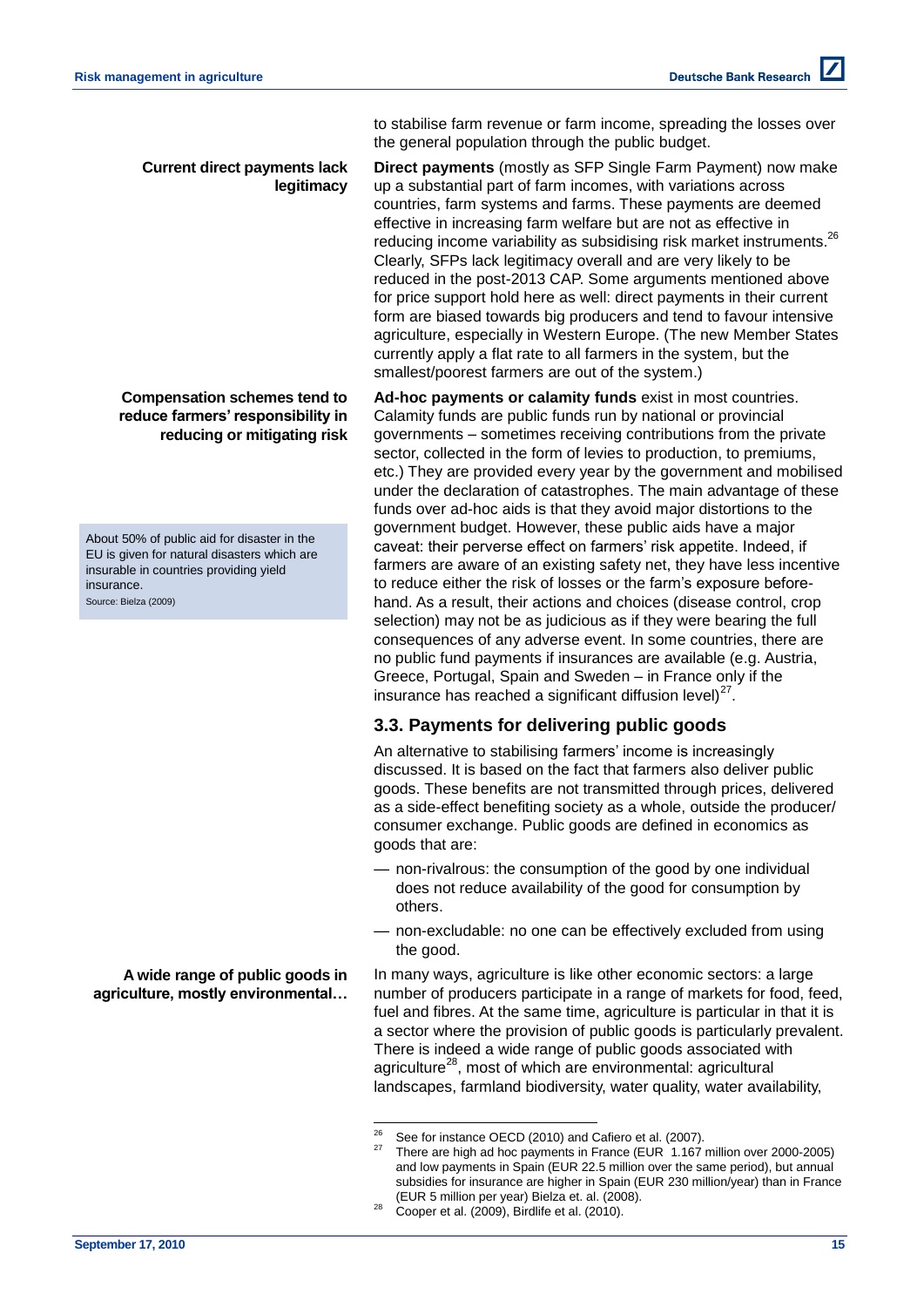|                                                                 | soil functionality, air quality, climate stability (in terms of greenhouse<br>gas emissions or in terms of carbon storage), etc. (There are also<br>social public policy objectives associated with agriculture: food<br>security, rural vitality, and animal welfare/health in the farm.)                                                                                                                                                                                                                                                                                                                                                                                                                                                                                                                                                                                                                                                     |
|-----------------------------------------------------------------|------------------------------------------------------------------------------------------------------------------------------------------------------------------------------------------------------------------------------------------------------------------------------------------------------------------------------------------------------------------------------------------------------------------------------------------------------------------------------------------------------------------------------------------------------------------------------------------------------------------------------------------------------------------------------------------------------------------------------------------------------------------------------------------------------------------------------------------------------------------------------------------------------------------------------------------------|
|                                                                 | The delivery of public goods which are positive externalities of<br>agriculture is not to be confused with the reduction of environmental<br>damage - which is a negative externality. Agriculture like numerous<br>other industries is, of course, in a position to decrease this external<br>cost, but the concept of public goods goes beyond this in that it<br>addresses the issue of external benefit <sup>29</sup> .                                                                                                                                                                                                                                                                                                                                                                                                                                                                                                                    |
| in undersupply                                                  | There is evidence of undersupply of public goods associated with<br>agriculture – as expected by economic theory: since collective<br>societal welfare is improved without the providers having a way to<br>monetise the benefit, less of the good will be produced than would<br>be optimal for society as a whole. Relevant EU-wide indicators<br>providing a measure of the state of the environment point to a<br>deterioration over time, even if there are exceptions (e.g. regional<br>improvements in soil and air quality). For instance, individual<br>indicators point to an ongoing decline in the populations of farmland<br>birds, high rates of soil erosion by water and wind, a depletion of soil<br>organic matters, high levels of water abstraction, particularly in<br>water stressed areas, etc. <sup>30</sup>                                                                                                           |
| which threatens a range of<br>socio-economic benefits           | In certain regions of Europe, attractive agricultural landscapes, the<br>presence of farmland biodiversity and historical features provide<br>opportunities for a variety of economic activities such as rural<br>tourism and recreation, speciality products and foods, and are an<br>attractive location for the establishment of businesses.                                                                                                                                                                                                                                                                                                                                                                                                                                                                                                                                                                                                |
| <b>Environmentally beneficial</b><br>agricultural management    | Certain forms of agricultural management influence the degree to<br>which public goods are provided, e.g. the agricultural land use, the<br>farming systems, the structure of the farm, the agricultural infra-<br>structure, including patterns of drainage and irrigation. Three main<br>clusters of farming practices may be deployed in order to secure<br>environmental benefits <sup>31</sup> : practices less intrusive on the environ-<br>ment, practices leading to improvements in energy efficiency as well<br>as reductions in greenhouse gas emissions, and practices designed<br>to address a specific environmental concern (like the use of buffer<br>strips or reduced tillage). For instance, High Nature Value farming<br>systems (e.g. extensive livestock system and low-intensity<br>permanent and arable crops) consistently provide a high level of<br>public goods by playing a key role in maintaining biodiversity. |
| A high cost of policy inaction, not<br>only for the environment | A few macro-level studies have estimated the monetary value of<br>environmental goods and services and the cost of policy inaction <sup>32</sup> .<br>They indicate that these monetary values may be very large, as well<br>as the welfare losses associated with their degradation. This points<br>towards a significant public interest in securing sustainable levels of<br>environmental public goods provided by agriculture - including<br>through farming systems with lower yields and higher labour<br>requirements, struggling to compete in a market not pricing<br>externalities.                                                                                                                                                                                                                                                                                                                                                 |
| Environmental regulation as a firm<br>baseline                  | Support for the maintenance of environmentally beneficial farming<br>systems is part of the solution in addressing the undersupply of                                                                                                                                                                                                                                                                                                                                                                                                                                                                                                                                                                                                                                                                                                                                                                                                          |
|                                                                 | 29<br>As an illustration, one may consider wildlife habitat or landscape: if a factory is                                                                                                                                                                                                                                                                                                                                                                                                                                                                                                                                                                                                                                                                                                                                                                                                                                                      |

 $29$  As an illustration, one may consider wildlife habitat or landscape: if a factory is shut down, the environment will clearly benefit, if a farm is shut down, the environment may gain but may also lose (depending on the farming practices).

 $30$  See for instance Commission of the European Communities (2009b).

 $31$  Cooper et al. (2009).

 $32$  Cooper et al. (2009), Sukhdev (2009).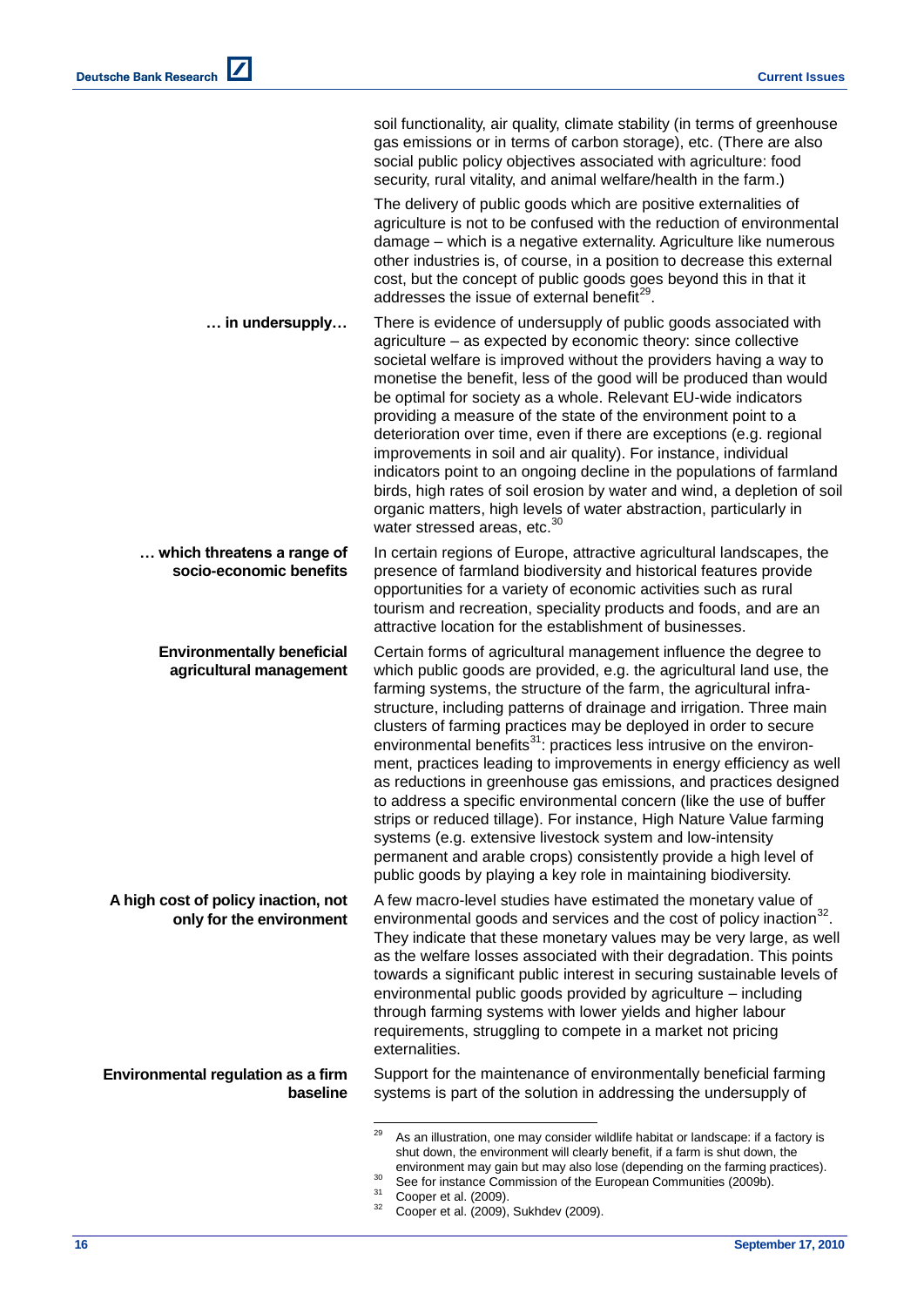**Transparent and addressing important challenges of the future**  public goods and the existence of externalities. Policies can be useful in giving incentives to farmers to apply environment-friendly practices and in increasing the economic viability of low-intensity farms. Payments for delivering public goods, while aiming at ensuring the supply of these goods, can also help to stabilise farmers' incomes – at least until externalities are priced in the system (e.g. according to the polluter-pays principle). These payments also need to be supported by strong legislation to reduce environmental damage, e.g. laws on the correct use of pesticides and fertilizers as well as water extraction $^{33}$ .

Rewarding farmers for delivering public goods also has the potential to provide a clearer link between the support farmers receive from taxpayers and the value they generate for citizens. This new tool is thus likely to gain legitimacy. Another asset is that it addresses challenges expected to gain in importance in the future (depletion of natural resources in an age of increased demand), by supporting farming systems which are vital to achieve environmental security (watershed management, carbon storage, biodiversity) and thus long-term food security.

In Section 3, we have reviewed various aspects of government intervention to stabilise agricultural markets, from classical to more recent approaches, aimed at directly reducing the risks faced by farmers. Other government policies and programmes have an indirect effect by supporting the market mechanisms discussed in the next section.

# 4. Market-based risk management tools

Farmers can transfer the risk of price instability through derivatives markets. Insurance markets are used to cope mostly with production risk and mitigate financial risk.

### **4.1 Hedging price risk with derivatives**

Farmers have to make decisions about what and how to produce long before the nature and volume of the harvest is known, at a time when the future crop price is uncertain.

### *Forward contracts*

A simple instrument available to deal with price risk is a forward contract (also called cash contract): farmers and buyers of agricultural output agree in advance on the terms of delivery regarding quantity and price (either fixed, or in line with futures prices). With this type of contract, the farmer foregoes the opportunity of achieving a higher price on the open market but partially shifts price risk to the processor. There are two broad categories of forwards.

**Marketing and production contracts** A production contract usually gives the buyer of the commodity (a processor) considerable control over the production process. The farmer also depends largely on only one buyer, and incurs the risk of losing his outlet after the contract ends. In a marketing contract, the farmer retains full responsibility for production management, and has an opportunity to differentiate his products from mass production<sup>34</sup>.

<sup>33</sup>  $33$  Birdlife et al. (2010), Heymann et al. (2010).

Bielza et al (2008).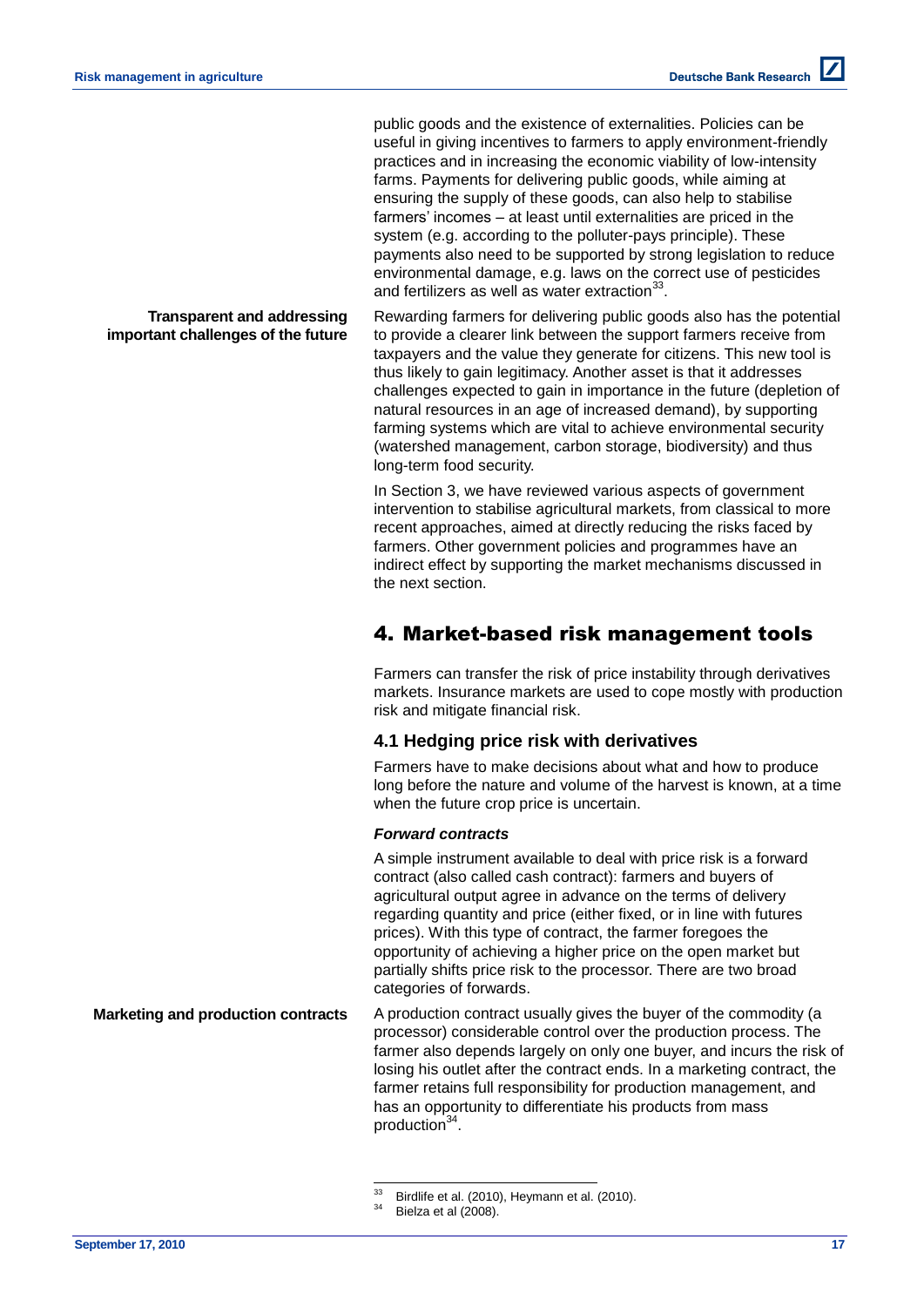**Counter-party risk** Inherent to these cash contracts is counter-party risk: the risk for the producer that the buyer may not show up or not pay on time (and for the buyer that the producer may not deliver the commodity as called for in the contract). These default risks are considered reasonable, and cash forward contracting is used extensively in the USA, offered by the commodity vendors. Time management is another advantage of these contracts: during the busy harvesting season, farmers often do not have enough time to sell their products. On the down side, it may require high transaction costs to find the potential buyer and negotiate the terms of the forward contract<sup>35</sup>.

#### *Futures contracts*

A futures contract is a forward contract traded on an organised exchange (and not over-the-counter), standardised in terms of quantity, quality, and delivery time and location. (Futures markets were originally developed in the Middle Ages to meet the needs of farmers and merchants). A farmer hedging his price sells a futures contract when planting his crop, but typically does not deliver the commodity at the end of the contract. He buys rather a futures contract for the same delivery date, thus undoing his position and sells later on the cash market. (For example, if a farmer, through his/her broker and trader, sells a corn contract in May for December delivery, his or her position may be offset by buying a December corn contract at any time before the end of the delivery period in December.) Indeed, the major motive in trading futures is to hold a temporary position for hedging, not to physically deliver (or acquire) a commodity. It is also cheaper for producers to deliver through normal channels.

**Basis risk as well as margin requirements** By using a futures contract, the farmers reduce their risk but retain "basis risk", measured by the difference between the cash price and the futures price. Buyers and sellers of futures are also required to make margin deposits with their brokers to quarantee their respective commitments. On top of this initial margin, there is a variation margin: if the price of the contract moves against the farmer, he gets a margin call from his broker to post additional margin to cover the loss so that a minimum margin is maintained. This maintenance margin is usually somewhat lower than the initial margin, which is typically 5-10 percent of the underlying value of the contract. All in all, hedging involves costs that appear modest compared with the risk reduction for most farmers<sup>36</sup>.

**Futures prices and spot prices converging most of the time** The basic link between the prices of the futures contract and the underlying cash market is the "cost of carry" (e.g. storage plus insurance) until the expiration of the contract. According to this link, supply and demand factors affecting prices in cash markets should be transmitted to the futures markets, so that futures and spots converge at the end of the settlement period. Historically, the relationship between the cash and futures markets has been fairly constant with predictable seasonal variation. However, futures prices at the expiration period have lately tended to be well above spot prices in the US, leading to basis risk. No problem regarding convergence has been observed on European futures markets for food commodities, but a debate is going on regarding the causes and consequences of the lack of convergence.<sup>3</sup> .

 $35^{\circ}$  $^{35}$  OECD (2010).

 $\frac{36}{37}$  USDA (1999).

Commission (2009a).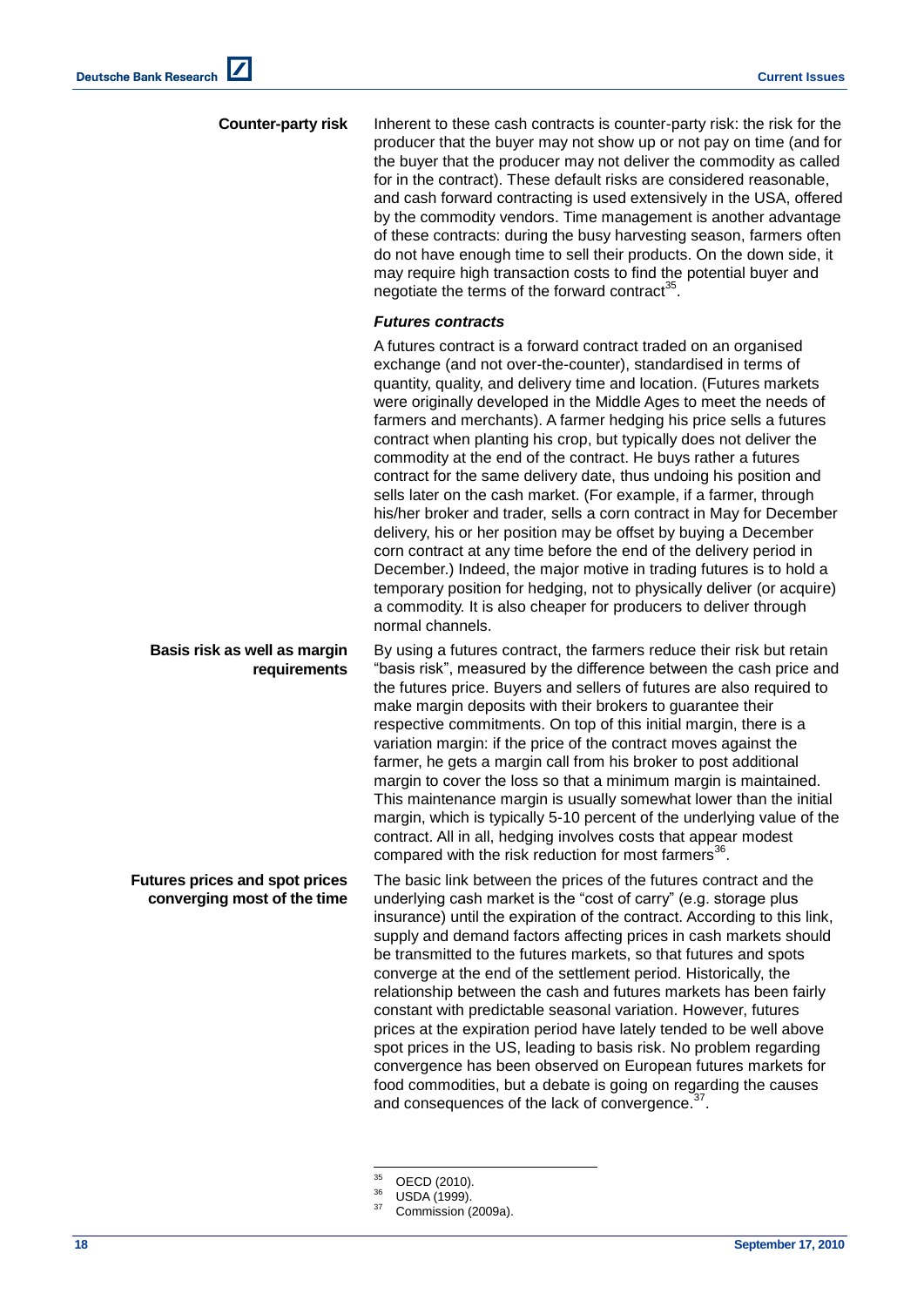| <b>Futures: effective in reducing price</b><br>risk, and useful for price discovery | Futures markets are recognised as an effective way for farmers to<br>reduce price risk, on top of sending important signals regarding<br>future prices. Their use provides certainty of income for food<br>producers, and certainty of costs for processors, distributors and<br>retailers. Some governments encourage farmers to use futures<br>markets, mostly by providing information and technical advice (e.g.<br>Mexico provides subsidies to farmers who buy commodity options<br>on United States futures markets).                                                                                                                                                                                                                                                      |
|-------------------------------------------------------------------------------------|-----------------------------------------------------------------------------------------------------------------------------------------------------------------------------------------------------------------------------------------------------------------------------------------------------------------------------------------------------------------------------------------------------------------------------------------------------------------------------------------------------------------------------------------------------------------------------------------------------------------------------------------------------------------------------------------------------------------------------------------------------------------------------------|
|                                                                                     | <b>Options</b>                                                                                                                                                                                                                                                                                                                                                                                                                                                                                                                                                                                                                                                                                                                                                                    |
| <b>Options: some unused potential</b>                                               | Options on futures provide a further possibility to cover price risk, for<br>some commodities. Options give the right to sell a futures contract<br>or to buy one, at a "strike" price. Thus, options truncate the<br>probability distribution of price at the strike price and provide<br>protection against adverse price movements (low spot price for<br>sellers/put holders, high spot price for buyers/call holders). At the<br>same time, an option allows the option holder not to exercise it, and<br>profit from favourable movements (high prices for put options and<br>low prices for call options). Farmers can use put options to create a<br>floor price for their produce.                                                                                       |
|                                                                                     | According to the OECD 2009a, the literature is not conclusive about<br>the effectiveness of option contracts. This probably has to do with<br>the cost to buy and with the fact that options limit the down-side<br>without affecting the upside: benefits of risk aversion are hard to<br>quantify.                                                                                                                                                                                                                                                                                                                                                                                                                                                                              |
|                                                                                     | Futures in the EU: a developing market                                                                                                                                                                                                                                                                                                                                                                                                                                                                                                                                                                                                                                                                                                                                            |
| Hedging used much more in the USA                                                   | Forwards, futures and other derivatives are used much less in the<br>EU than in the USA, for several reasons. First, public market<br>management instruments have been more broadly available in the<br>EU. As mentioned in 2.4, with the CAP providing security, farmers<br>have had little incentive to turn towards market-based risk manage-<br>ment tools to deal with price risk; rather, the expectation has been<br>that the consequences of adverse events on farmers' incomes will<br>be borne by taxpayers. Another reason is the higher level of con-<br>solidation of farming in the USA, especially for the big commodities:<br>in the EU, grains are still often grown by small undercapitalised<br>farme which are much less inclined to use financial innovation |

farms, which are much less inclined to use financial innovation. Larger farms tend to use more risk management strategies in general, but this holds especially true for hedging<sup>38</sup>. Additionally, Americans have a longer history of trading soft commodities on exchanges. It takes time to adopt financial innovation.

<sup>38</sup> USDA (1999).

l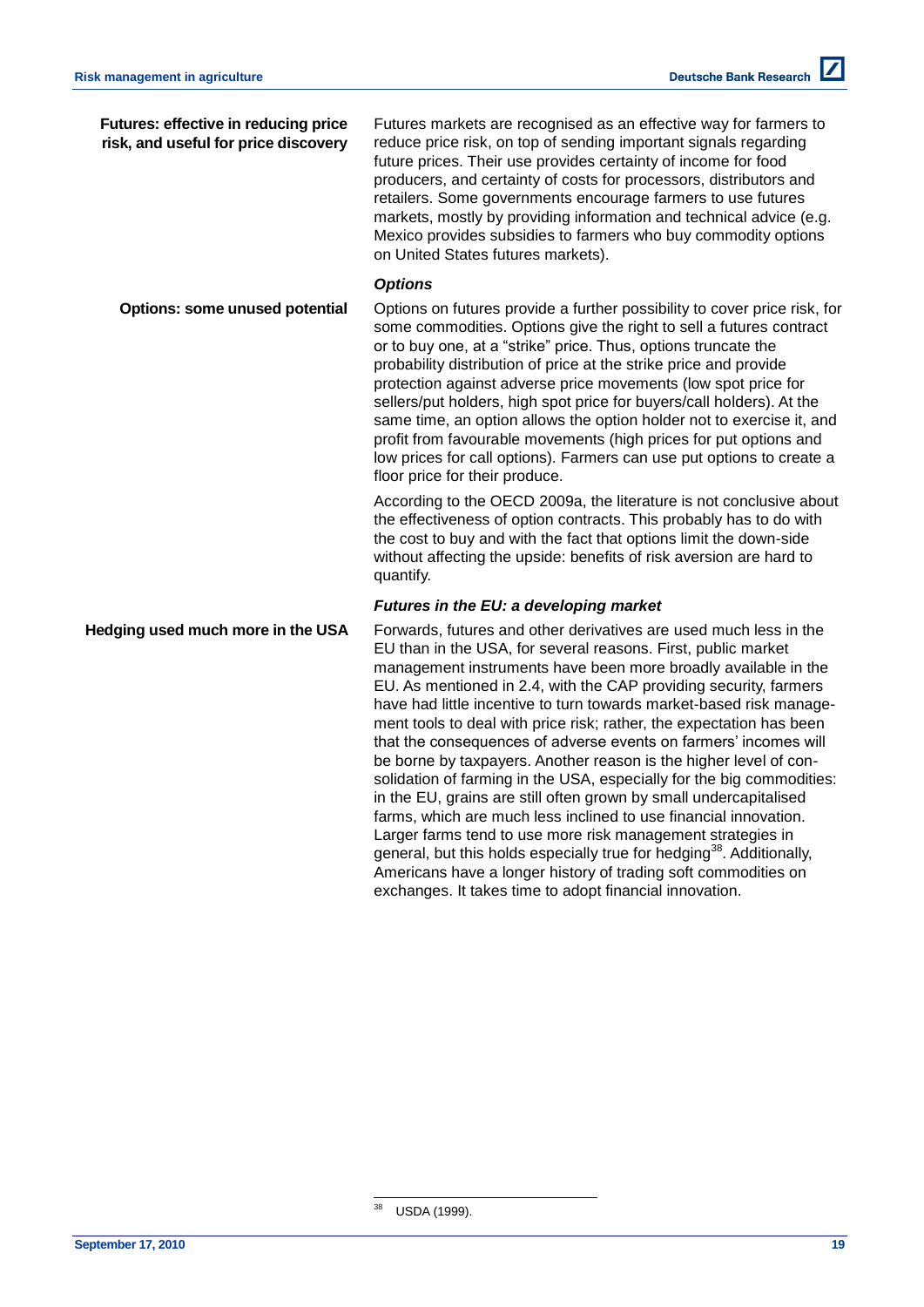### **Futures in practice**

#### **A simple example**

A wheat producer wishes to reduce his income uncertainty by selling a futures contract at planting time. He is not concerned about yield risk (he irrigates, etc.) and hedges a quantity equal to actual output, which he offsets at harvest time.

Futures price per tonne at planting time is EUR 200 per tonne. He expects a harvest basis of EUR -10, giving an expected cash price of EUR 200 plus EUR -10, or EUR 190 per tonne. Two senarios are illustrated in the table below: a EUR 15 price decrease between planting and harvest, and a EUR 15 price rise. In both cases, the realised harvest basis is EUR -10, as expected. With hedging, the return per tonne is EUR 190 in both cases. It can be calculated as (1) the futures price at planting time plus the harvest basis or (2) the cash price

# **Effects of hedging on a wheat grower's return per tonne** and anticipated with certainty of the anticipated with c

Price per tonne (EUR)

|                                 | Price decrease scenario | Price increase scenario |
|---------------------------------|-------------------------|-------------------------|
| Cash price expected at harvest  | 190                     | 190                     |
| Cash price realised at harvest  | 175                     | 205                     |
| Futures price at planting       | 200                     | 200                     |
| Futures price at harvest        | 185                     | 215                     |
| Futures return to the producer  | 15                      | $-15$                   |
| Net price realised with hedging | 190                     | 190                     |

#### **More realistic scenarios**

A wheat producer has a 200 hectar farm. His return from a cash sale at harvest (with no short hedge) ranges from EUR -42,400 to EUR 70,000 across the six scenarios. Now the farmer decides to hedge in the spring. He anticipates that his output will not likely fall below 800 tonnes and considers his optimal hedge to be 16 contracts (at 50t per contract). At harvest time, he lifts his short hedge by buying back his futures contract, and sells his cash crop in the marketplace. He receives the proceeds from the cash sale of the crop (less production costs of EUR 110,000) plus the gains or losses associated with the futures transaction (less commission charges of EUR 480). With hedging, his returns spread only between EUR -14,480 to EUR 29,520 and their standard deviation is one-third of what it is without hedging.

#### **Returns to a cash sale at harvest and a futures hedge**

| <b>Scenario</b>    | <b>Production</b> | <b>Harvest</b><br>cash price | <b>Spring</b><br>futures | <b>Harvest</b><br>futures | Revenue<br>from crop | Net return<br>from cash<br>sale at harvest | Net return<br>with hedging | <b>Difference</b><br>in returns |
|--------------------|-------------------|------------------------------|--------------------------|---------------------------|----------------------|--------------------------------------------|----------------------------|---------------------------------|
|                    | Tonnes            | EUR per<br>tonne             | EUR per<br>tonne         | EUR per<br>tonne          | <b>EUR</b>           | <b>EUR</b>                                 | <b>EUR</b>                 | <b>EUR</b>                      |
| $\mathbf{1}$       | 1.200             | 65                           | 125                      | 75                        | 78,000               | $-32.000$                                  | 7,520                      | 39,520                          |
| 2                  | 1.200             | 150                          | 110                      | 160                       | 180,000              | 70,000                                     | 29,520                     | $-40,480$                       |
| 3                  | 1.000             | 70                           | 130                      | 80                        | 70,000               | $-40.000$                                  | $-480$                     | 39,520                          |
| $\overline{4}$     | 1.000             | 165                          | 125                      | 175                       | 165,000              | 55,000                                     | $-14.520$                  | $-40,480$                       |
| 5                  | 800               | 85                           | 145                      | 95                        | 65,800               | $-42,000$                                  | $-2.480$                   | 39,520                          |
| 6                  | 800               | 170                          | 130                      | 180                       | 136,000              | 26,400                                     | $-14.480$                  | 2,720                           |
| Average net return |                   |                              |                          |                           |                      | 6,167                                      | 5.687                      | $-40,480$                       |

200 hectare farm with yields of 6, 5 and 4 tonnes per ha

Cost of Production: EUR 110,000

Producer sells 800 tonnes of futures or 16 contracts

Producer pays EUR 30 per contract for brokerage: EUR 480 total

Source: DB Research (adapted from USDA)

As a result, the main futures markets for agricultural commodities are located in the US, the benchmark for several commodities (especially wheat and corn) being the Chicago Mercantile Exchange (CME) – which absorbed the Chicago Board of Trade in 2007. In the EU, the main agricultural contracts are traded on Euronext in Paris (milling wheat, rapeseed, corn) and Liffe (London International Financial Futures Exchanges) (cocoa, coffee, sugar, feed wheat). There are also a few minor futures markets (e.g.in Germany, Hungary, the Netherlands). Commodity traders are more prone to use futures markets for hedging and price discovery on European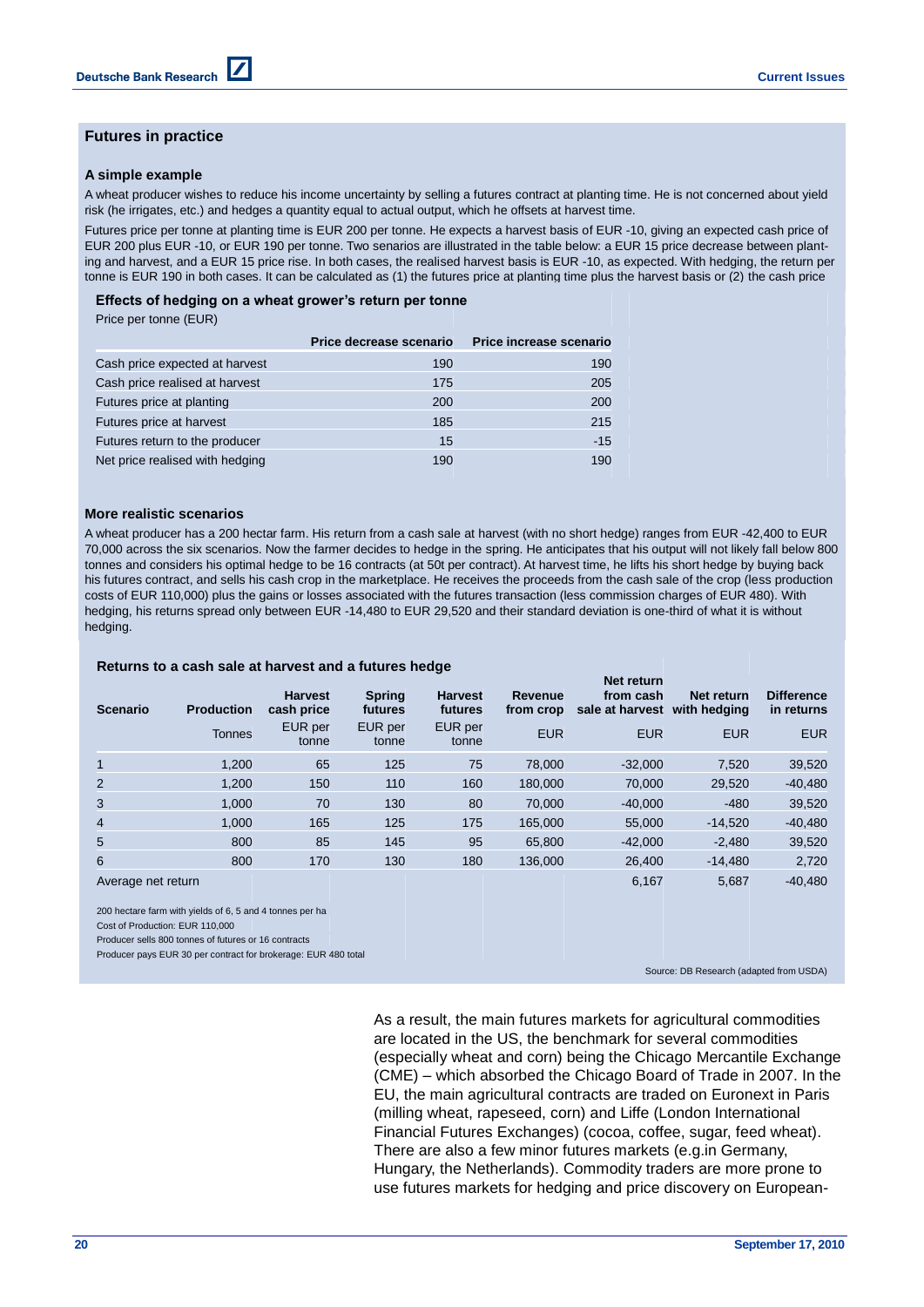based exchanges today than they were before successive reforms of the CAP have significantly reduced guaranteed prices.

| Commodity          | <b>Exchange</b> |                     | <b>Futures</b>       |                     | <b>Options</b>       |
|--------------------|-----------------|---------------------|----------------------|---------------------|----------------------|
|                    |                 | <b>Volume</b>       | <b>Open Interest</b> | <b>Volume</b>       | <b>Open Interest</b> |
|                    |                 | <b>Jan-Jun 2010</b> | <b>Jun 2010</b>      | <b>Jan-Jun 2010</b> | <b>Jun 2010</b>      |
| Cocoa              | London          | 1,656,171           | 196,423              | 441,206             | 261,355              |
| Coffee             | London          | 1.364.905           | 85,950               | 168,589             | 42,464               |
| <b>White Sugar</b> | London          | 1,030,852           | 68,492               | 17,657              | 11,816               |
| <b>Feed Wheat</b>  | London          | 48,005              | 10,905               | 129                 | 108                  |
| Wheat              | Paris           | 1.126.216           | 102.351              | 282.815             | 196,640              |
| Corn               | <b>Paris</b>    | 74,177              | 8,337                | 3,762               | 2,640                |
| Rapeseed           | Paris           | 451,528             | 62,231               | 85,907              | 58,432               |
| Malting barley     | <b>Paris</b>    | 1,320               | 836                  | 310                 | 310                  |

Sources: Futures Industry Association, DB Research 8

### *Futures markets have the following limitations:*

**Some limitations, which can be overcome**

**Role of derivatives in the recent price** 

**hikes likely minor**

- Basis risk (the risk that the change in the price of a hedge may not match the change in the price of the asset it hedges) can be a serious obstacle to some farmers' participation. Trading costs may be an issue as well, although futures contracts incur lower transaction costs than forward contracts<sup>39</sup>. Some governments have provided subsidies towards the cost of futures contracts (e.g. Mexico provides subsidies to farmers who buy commodity options on United States futures markets).
- Derivative markets are not available for all commodities. However, this is changing rapidly.
- The quantities specified in the contracts may not be within the scale of many smaller producers. But financial intermediaries such as brokers can provide help here or an organisation of farmers trading as a group.
- Derivatives markets are still relatively new and there is still a lack of understanding. More information and training are necessary. Governments may encourage farmers to use futures markets by providing information and technical advice.

### *On speculation and prices*

There is concern that derivative markets for agricultural products promote a speculation which undermines the right to food. The impact of speculation on food prices is indeed a hotly debated topic, with two schools. Some are convinced that speculators on futures markets for food commodities created a price bubble. Others argue that speculators help to smooth and stabilise the movement of prices over time. Various studies investigated the issue with varying  $m$  models, data and methods $40$ . They conclude that there is no or little evidence that speculation drove up prices, but strong evidence for causality in the opposite direction: speculation generally follows market fundamentals and price development, even if it does not mean that all speculators at all times are price followers $41$ .

**September 17, 2010 21**

<sup>39</sup>  $^{39}$  OECD (2010).

 $^{40}$  See for instance Kappel et. Al (2010), Roache et. Al (2010), Robles et al. (2010).

Kappel et al. (2010).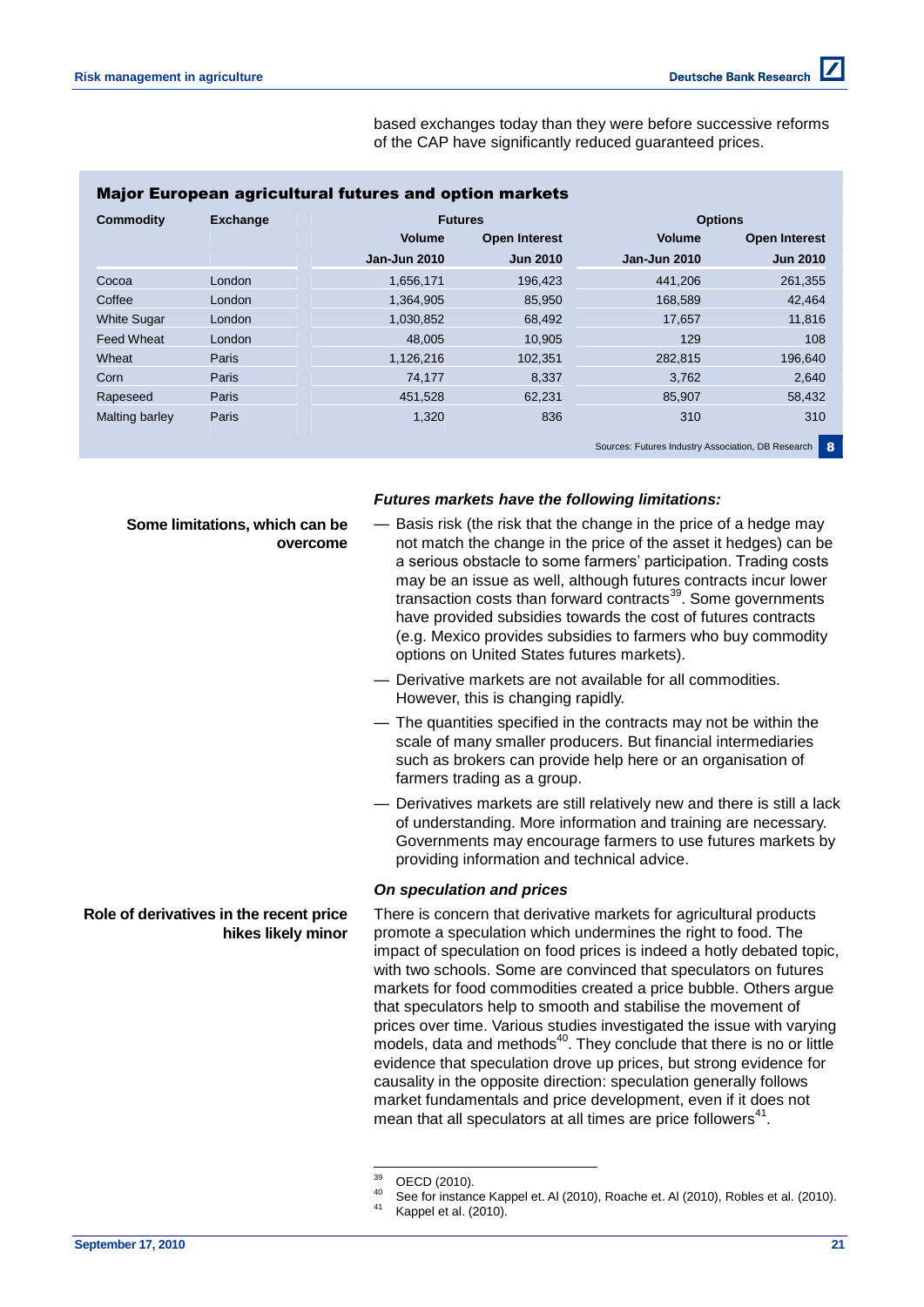| A continuum between pure risk<br>avoidance and pure speculation          | There is also no clear-cut distinction between the various actors on<br>commodity future markets: the hedgers who want to protect them-<br>selves from price risks (e.g. farmers and agri-business buyers), and<br>the speculators/investors who want to make a profit from bets on<br>future price movements - who are necessary counterparts for<br>hedgers <sup>42</sup> . (Since hedgers' positions usually do not cancel each<br>other out, the functioning of the futures requires a party willing to<br>accept the risk in exchange for an expected profit.) In fact, there is<br>rather a continuum between pure risk avoidance and pure<br>speculation. |
|--------------------------------------------------------------------------|------------------------------------------------------------------------------------------------------------------------------------------------------------------------------------------------------------------------------------------------------------------------------------------------------------------------------------------------------------------------------------------------------------------------------------------------------------------------------------------------------------------------------------------------------------------------------------------------------------------------------------------------------------------|
| with a potential for excesses                                            | This brings of course the possibility of positions distorting the normal<br>functioning of the market, for instance due to their sheer size. Such<br>speculation can have grave consequences for farmers and<br>consumers and is, in principle, unacceptable.                                                                                                                                                                                                                                                                                                                                                                                                    |
| Transparency and regulation in order<br>to avoid excesses are called for | All in all, it is important for the good functioning of the food chain that<br>commodity derivatives keep serving their initial purpose of price<br>discovery and hedging, to cope with price volatility. We advocate<br>more transparency in general. More regulation in the derivatives<br>market overall will be helpful in avoiding excesses. One might also<br>consider some of the specificities of agricultural commodities. A<br>regulatory environment promoting markets' efficiency and ensuring<br>financial stability will benefit the clients of the service providers and<br>may be a competitive advantage for financial centres <sup>43</sup> .  |
|                                                                          | <b>Outlook for derivatives</b>                                                                                                                                                                                                                                                                                                                                                                                                                                                                                                                                                                                                                                   |
|                                                                          | The use of derivatives is likely to grow in Europe with the further<br>decrease of public market management tools. Public intervention<br>may also encourage this trend, by promoting training on derivative<br>products, by ensuring availability of information and by having an<br>appropriate supervision regime in place. The EU may also consider<br>means to make the tool more attractive to smallholders, although<br>they have the possibility to join forces through risk-sharing co-<br>operatives.                                                                                                                                                  |
|                                                                          | An increase in trading volumes will make futures markets in Europe                                                                                                                                                                                                                                                                                                                                                                                                                                                                                                                                                                                               |

more efficient. They are likely to appeal more to large farmers producing commodities although cooperatives may increasingly recognise them as an attractive tool to reduce their income variability.

## **4.2 Agricultural insurance**

Given that crop yields and livestock production are sensitive to weather conditions and other hazards, there is an obvious demand for insurance in the agricultural sector.

### *Insurability of agricultural risks*

In order for a risk to be insurable, some conditions are required $44$ :

— Enough information needs to be available on the risky events in order to evaluate their probability of occurrence and the expected loss (with associated financial costs) which may ensue. Calculating the correct premium requires an estimation on the risk distribution.

**Some independence among events and adequate information are prerequisite for insurability**

<sup>42</sup> Investors are also speculators but they are sometimes differentiated since their time-horizon is long-term: they regard commodities as assets, like equities, bonds, real estate, etc.

 $43$  Kern (2010).

Bielza et al. (2009). OECD (2009a).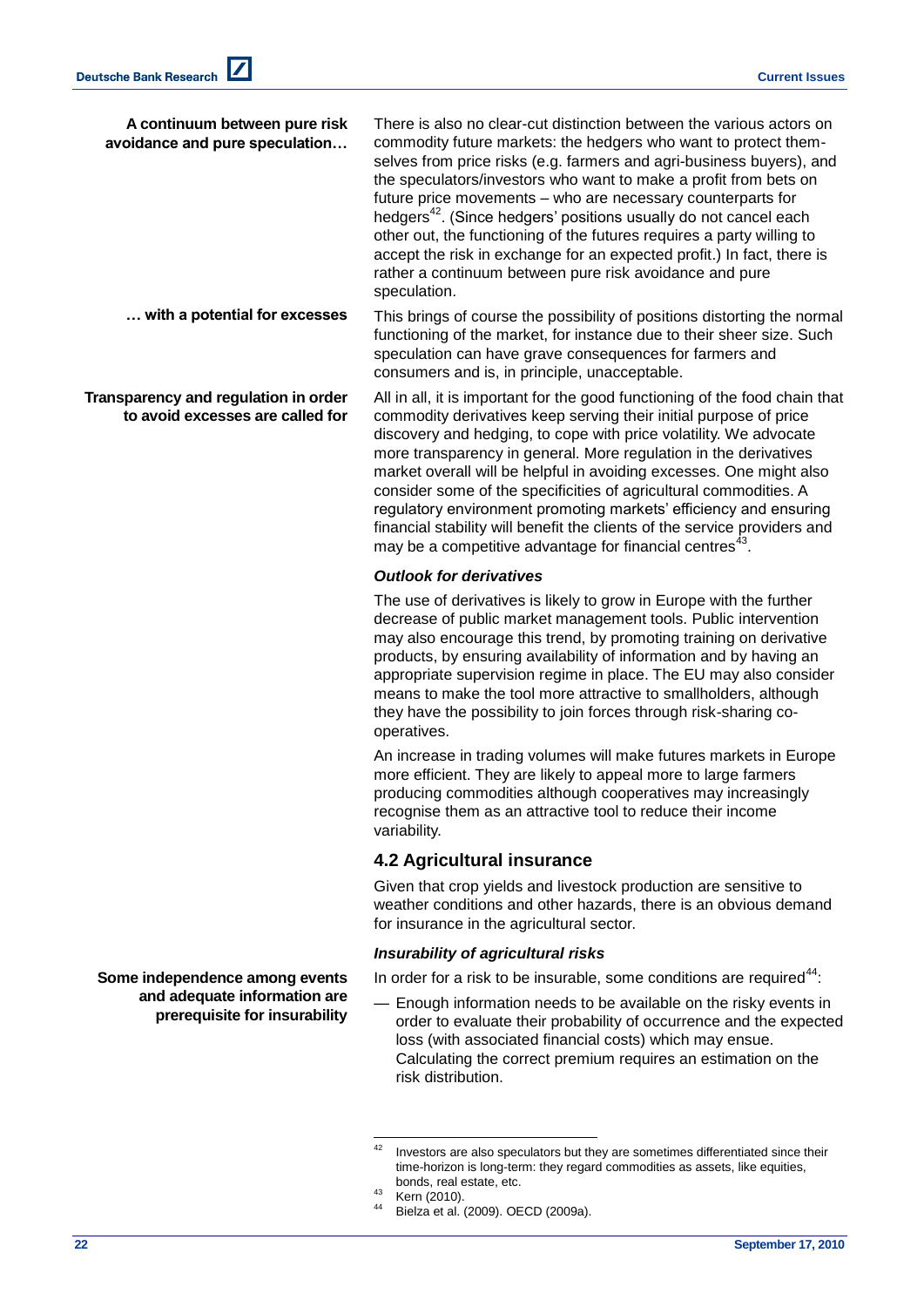|                                                                                                      | - The information has to be widely available among the agents in<br>the market so that the potential for moral hazard and adverse<br>selection is minimized. (Moral hazard refers to an individual's<br>change in behaviour following the purchase of an insurance<br>policy, resulting in a potential increase of the magnitude and/or<br>probability of a loss the individual incurs. Adverse selection<br>occurs when the insured has more information than the<br>insurance provider, which may lead to a risk level in the insured<br>population which is higher than in the total population used to set<br>the insurance premium).                                                   |
|------------------------------------------------------------------------------------------------------|---------------------------------------------------------------------------------------------------------------------------------------------------------------------------------------------------------------------------------------------------------------------------------------------------------------------------------------------------------------------------------------------------------------------------------------------------------------------------------------------------------------------------------------------------------------------------------------------------------------------------------------------------------------------------------------------|
|                                                                                                      | - The corresponding risks for different agents need to have some<br>degree of independence (be idiosyncratic). Systemic risks, which<br>are highly correlated, cannot easily be pooled and may generate<br>large losses, thus large liabilities for the insurer. (The high<br>correlation of agricultural prices makes them generally more<br>suitable for futures and options markets than for insurance<br>markets).                                                                                                                                                                                                                                                                      |
| Re-insurance                                                                                         | In order to avoid high premiums unaffordable to farmers, systemic<br>risks (potentially leading to large scale losses) are re-insured by the<br>insurance company in the international market, or guaranteed by the<br>state. Comprehensive agricultural insurances schemes are usually<br>supported by the public sector. However, on top of being expensive,<br>excessive involvement from a government providing ad hoc disaster<br>payments stifles the development of insurance products.                                                                                                                                                                                              |
| Adaptable farming vs. government<br>intervention (potentially leading to<br>excessive risk exposure) | As mentioned earlier, such government intervention is also likely to<br>reduce the likelihood that farmers actively reduce and mitigate risk.<br>With a comfortable public buffer in place, they may be seduced by<br>the potentially high return which a successful growing season for the<br>wrong crop in the wrong place would bring, even if highly unlikely.<br>For instance, they may plant water-intensive crops in drought-prone<br>areas, plant on flood plains, practice a monoculture more vulnerable<br>to pests, etc.                                                                                                                                                         |
|                                                                                                      | Various types of insurance for individual farms                                                                                                                                                                                                                                                                                                                                                                                                                                                                                                                                                                                                                                             |
| Single-risk or multi-peril, whole farm<br>yield insurance, revenue or income<br>insurance            | The farmer pays a premium to buy the insurance, thus acquiring a<br>contract which, in the case of adverse events, gives him the right to<br>an indemnity – of an amount linked to some calculation of the<br>losses. These can be specific events, in the case of single-risk<br>insurance (e.g. hail and/or fire) or a certain number of meteoro-<br>logical events (e.g. including frost) for a combined risk insurance.<br>Yield insurance covers yield losses for a given crop due to any<br>meteorological event. Multi-peril insurance covers situations when<br>production falls below a threshold level. Livestock insurance covers<br>mainly non-epidemic diseases and accidents. |
|                                                                                                      | Whole-farm yield insurance refers to all the crops produced by the<br>farm: the farmer is entitled to the indemnity only if global production<br>drops below a certain threshold (not just one field).                                                                                                                                                                                                                                                                                                                                                                                                                                                                                      |
|                                                                                                      | Revenue insurance combines yield and price insurance, and is<br>based on the total value of the farmer's production. Income<br>insurance takes also into account the costs of production. It is only<br>applied in the US so far.                                                                                                                                                                                                                                                                                                                                                                                                                                                           |
| Various levels of state intervention                                                                 | The more comprehensive the insurance scheme, the more it tends<br>to be supported by the state. (All examples of multi-peril crop<br>insurance in the world are government-funded.) The budgetary<br>implications can be significant.                                                                                                                                                                                                                                                                                                                                                                                                                                                       |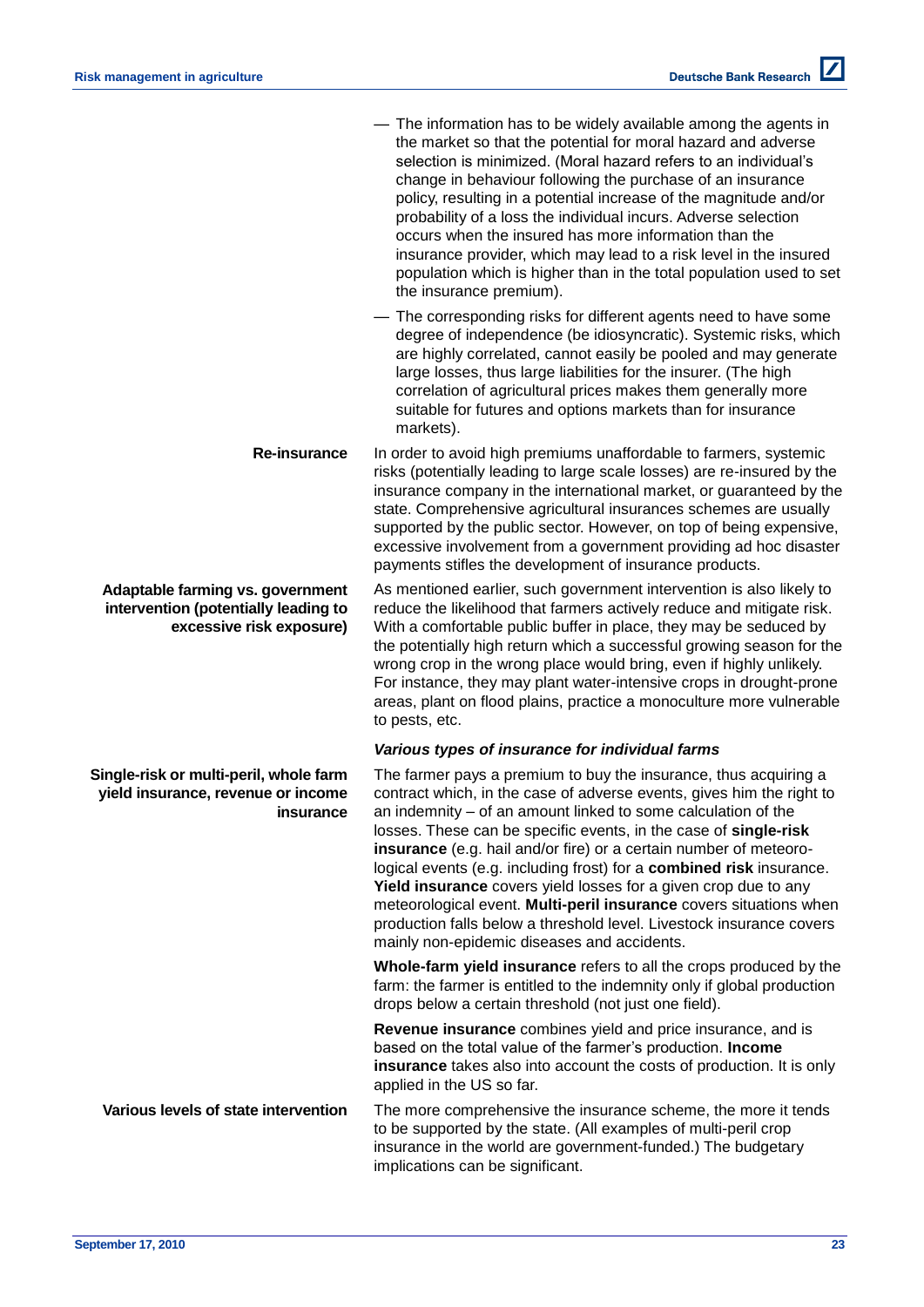### *Mutual stabilisation funds*

**Risk-sharing cooperatives** Mutual (stabilisation) funds provide a way for a group of producers to share risk. A loss incurred by a member will be fully or partially compensated through the collected money available in the fund according to predefined rules (often with an additional collection from participants). Established on private initiative, these are mainly set up either for a specific sector or a specific region.

> The difference between a mutual fund and a mutual insurance scheme (also a non-profit cooperation based on self-help) is the legal nature of the institution: For mutual insurance there is a legal title of compensation, and the premiums are calculated on an actuarial basis (as opposed to a fixed amount independent of risk).

The advantage of these risk-sharing cooperatives is that farmers often know each other, which reduces moral hazard and adverse selection. Drawbacks are limited resources, especially in the fund's early years, and interconnectedness: a farmer may at the same time incur a loss and have to contribute to the fund to cover other farmers' losses. Re-insurance or cooperation with other regions may help counter this problem.

### *Index insurances for a whole area*

Index insurances are based on a common index for an area, as opposed to the types described above for individual farms where losses are evaluated on the field<sup>45</sup>. The index may be direct, like the statistical yield for the year in a predefined area, or the average yield/revenue in that area. Indirect-index insurance is based on a meteorological indicator (e.g. rainfall, dry soil days, moisture, accumulated frost, etc.) or satellite images. Index-based weather insurance products, also called weather derivatives, fall in this category, even if they can also be considered as an over-the-counter traded option (see below).

Index insurance refers to a different approach to insuring crop yields altogether: instead of requiring independent risk to exits, it actually works best for the individual farmer if the risk is correlated. Area index insurance has been experienced for some years in Brazil, Canada, US or India. India and Canada have also developed weather insurance products, and Canada insurance based on satellite imagery.

Index contracts offer several advantages over traditional forms of farm-level multi-peril crop insurance. The absence of both moral hazard and asymmetry of information as well as low administrative costs (no inspections of individual farms necessary) translate for the farmer into higher coverage levels. No limit needs to be imposed on the farmer's liability since he has no influence over an outcome resulting in payments. Since they are standardised and transparent, index insurance contracts can be traded in futures markets. They can also be used as reinsurance, to transfer the risk of widespread correlated agricultural production losses.

**… and a few limitations** Limitations of index insurance include the following. Basis risk occurs if the insured losses are too loosely correlated with the index. (Since compensations are granted not for the actual loss of an individual, but for the loss indicated by a parameter, a farmer that did not suffer a loss could potentially benefit from compensation. Conversely, a farmer suffering damage may not be fully compensated.) The feasibility of index insurance also depends

Bielza et al. (2008).

l

**24 September 17, 2010**

**Area index (yield or revenue) or indirect index, based on a meteorological indicator or satellite imagery**

**Numerous advantages of index insurance over multi-peril insurance…**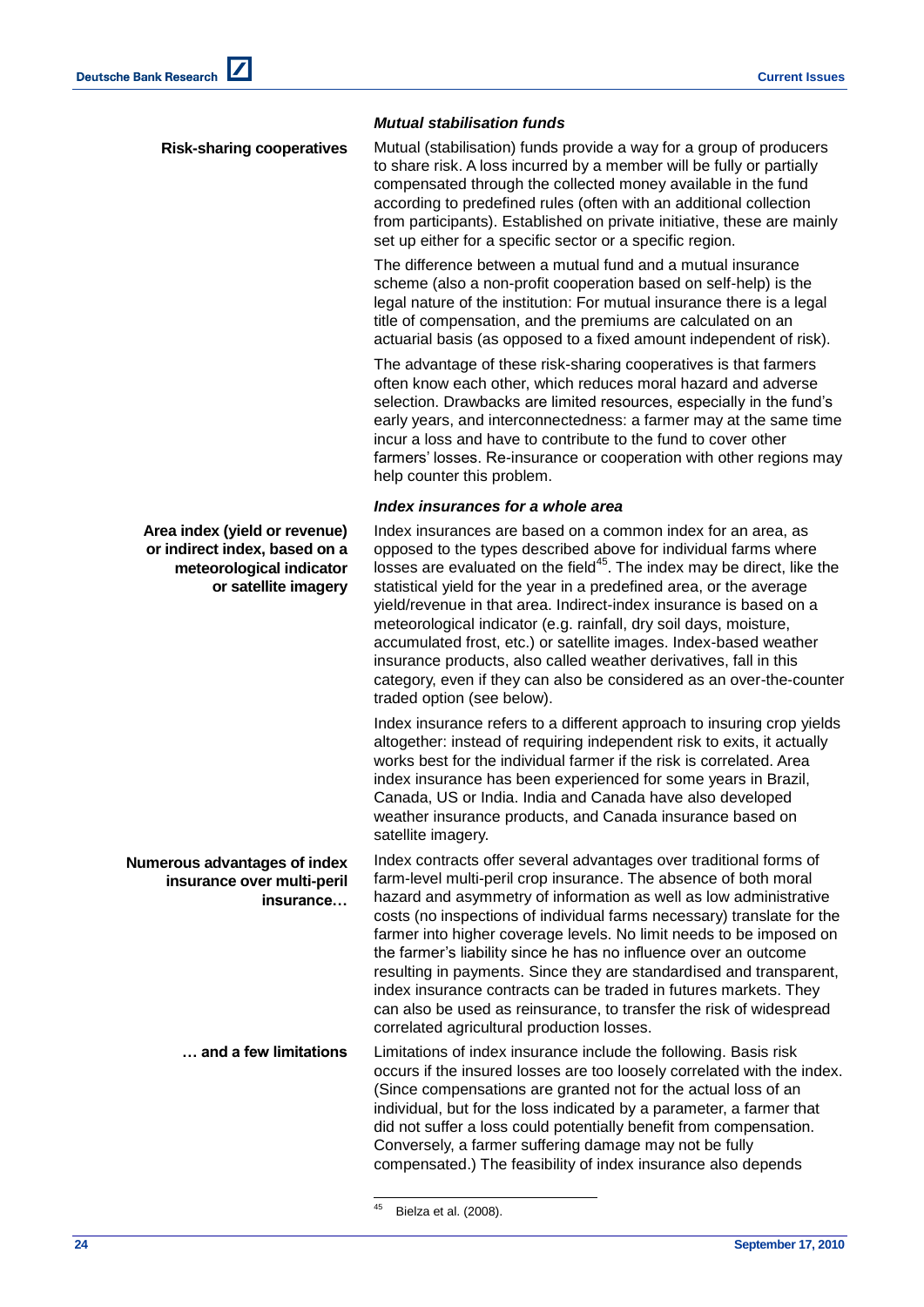critically on objective and accurate measurement of the index. Precise modelling is also required in order to forecast the probabilities of various index measures. Finally, insurance companies can rarely afford to offer index insurance without adequate re-insurance.

Indirect index insurance offer specific advantages over area index insurance. Monitoring is even easier and potentially cheaper. The quality of historical series of meteorological data may be better than for area yield data (e.g. in developing countries). Scarcity or excess of rainfall are among the main causes of yield decrease in many regions. A specific disadvantage of indirect index insurance is that reproducing the real risk incurred by the individual farmer is subject to more errors.

**Weather-index-based insurance** products are also called weather derivatives since they "can be brokered as an insurance contract or as an over-the-counter traded option<sup>46</sup><sup>n</sup>. Given that compensations are not paid on real losses that need to be checked by experts on the field, these products can also be sold outside the insurance sector, by banks and other financial institutions. They differ, however, from traditional commodity price derivatives in that the underlying is not a traded good.

The pricing of weather derivatives is usually based on actuarial calculations, since the traditional Black-Scholes algorithms do not seem to be appropriate for these products. This makes the market less transparent and increases transaction costs<sup>47</sup>.

All in all, weather index insurance products offer good potential, even if the market has not yet developed.

### **Outlook for index insurance**

As systems to measure events causing widespread problems are becoming more sophisticated, the indexing of major events may be easier and accepted by capital markets. The basic advantage of merging index insurance into banking is that a bank can use these contracts to manage correlated risk. This will put the bank in a position to help the farmer manage basis risk: if the individual incurs an independent loss when the index insurance does not pay, he may borrow money from the bank to smooth that shock. This may be an effective way to circumvent the major concern associated with index insurance (the real possibility that an individual incurs a loss without being eligible for payment).<sup>48</sup>

### *Insurance systems in the EU<sup>49</sup>*

The level of risk experienced by EU farmers is very heterogeneous, varying from country to country and according to farm type and farm size. The development of agricultural insurance in each country is linked to the risk level but also to the policy supporting the insurance system.

Single-risk insurance (mostly hail) is well developed in Europe. Usually, private companies insure only hail and fire, and as the government increases its involvement in insurance, more comprehensive coverage is provided. Yield insurance provides coverage against all the main climatic hazards, but plant diseases and plagues are usually not covered. This requires ascertaining the

**Specific features of indirect index insurance**

**Weather index products: not quite insurance, not quite derivatives, but a potential to develop**

#### **A role for banks to manage correlated risk and better cater to the farmer's need**

**Insurance development and government involvement correlated**

 $46$  $^{46}$  Reported in Bielza (2008).

Bielza et al. (2008).

 $^{48}$  Bielza et al. (2008).

Bielza et al. (2009).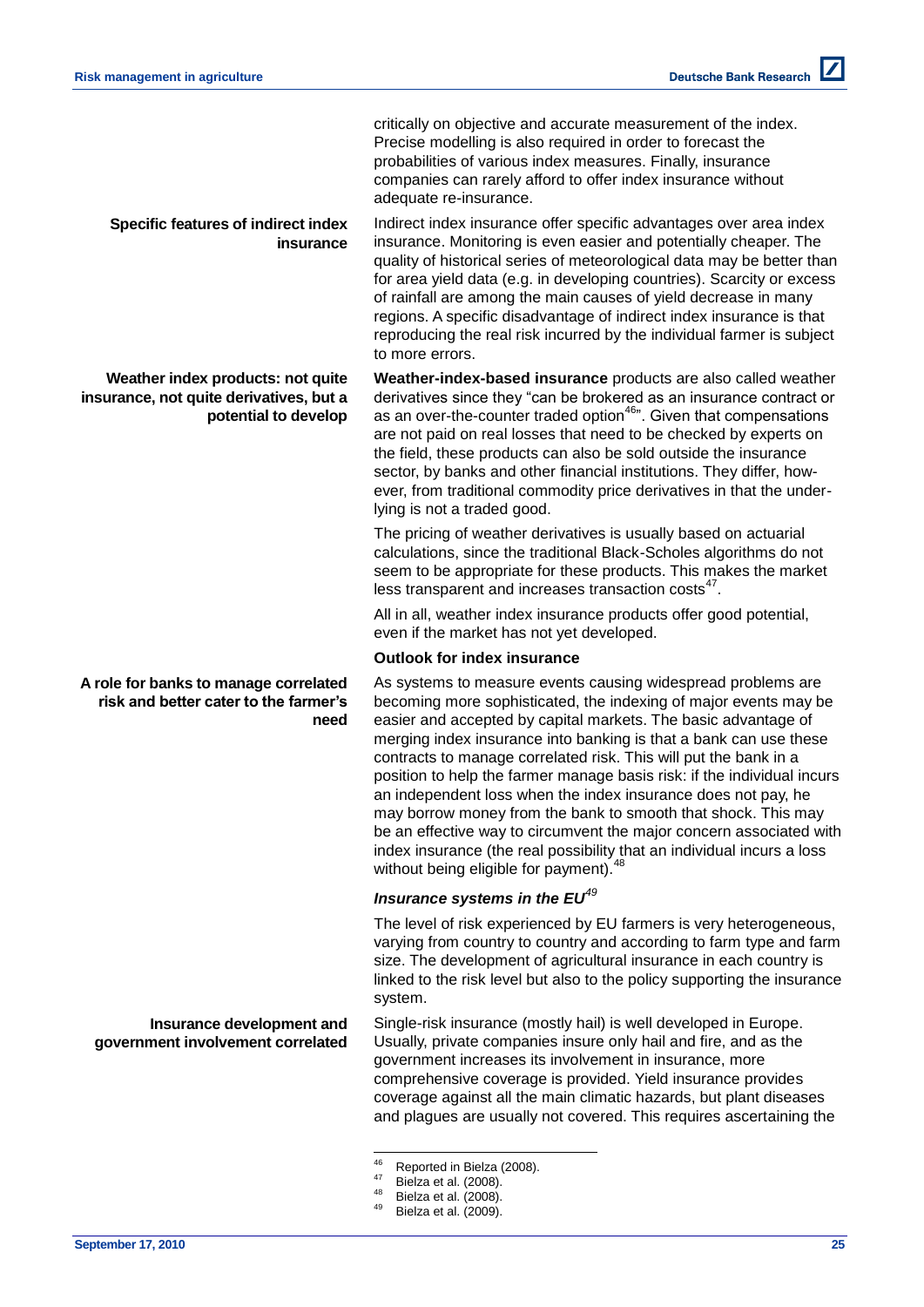cause of the loss, as opposed to the US "Multiple Peril Crop Insurance‖, for which damages are simply calculated as the difference between guaranteed and actual yield. The European insurance system is associated with higher loss-adjustment costs but no moral hazard.

**Only one or two major players in each EU country**

#### **A few data on EU insurance**

- Insured: 23% of field crops production value
- Premium rates : 4% of the insured value
- Total premium amount per year: EUR 1.5 billion
- Annual public subsidy: EUR 500 million (32% of total premiums)
- Annual indemnities: EUR 1 billion
- Average loss ratios: 60% to 75%

Source: Bielza (2009), DB Research

The insurance system in the EU-27 varies considerably from one country to the other in terms of market penetration, premium rates, loss ratio (ratio of indemnities to premium) and level of subsidies. However, most countries share the feature that there are few market players with one or two companies dominating the very specific sector of agricultural insurance. Promoting competitiveness could result in lower insurance costs and better access for farmers.

In comparison, insurance in the US is provided by 17 private companies, working in agreement with the USDA. About 45% of field crops production value are insured. The average premium rate is close to 9%, much higher than in Europe, mostly because of a wider coverage through revenue or yield insurances as opposed to single-peril insurances. Government support to insurance (premium subsidies, funds for the administrative costs, re-insurance) amounts to 72% of the total premiums (66% in Canada, 32% in the EU).

The following table summarizes various aspects and implications of potentially implementing an EU-wide system of agricultural insurance, according to the different types of insurance presented above.

|                                                                                         | Single risk or<br>multi-peril | Yield          | <b>Whole-farm</b><br>yield | Income/<br>revenue | Area-index<br>arable crops<br>only | Indirect-<br>index                                 | <b>Public</b><br>reinsurance |  |  |
|-----------------------------------------------------------------------------------------|-------------------------------|----------------|----------------------------|--------------------|------------------------------------|----------------------------------------------------|------------------------------|--|--|
| Prone to welfare losses due to<br>information asymmetries                               | $\overline{2}$                | $\overline{2}$ | 3                          | $\overline{2}$     | 3                                  | $\overline{4}$                                     |                              |  |  |
| Incentives for miss-reporting<br>actual losses                                          |                               | 2              | 3                          | 3                  | $\overline{2}$                     | 1                                                  |                              |  |  |
| Incentives for excessive risk<br>exposure                                               | 3                             | $\overline{2}$ | $\overline{4}$             | 3                  | 3                                  | $\overline{4}$                                     | $\overline{2}$               |  |  |
| Cost effectiveness (utility/public<br>expenditure)                                      | 4                             | 3              | 3                          | $\overline{4}$     | $\overline{2}$                     | $\overline{2}$                                     | $\overline{2}$               |  |  |
| Compatibility with other EU<br>policies                                                 | 3                             | $\overline{2}$ | $\overline{2}$             | $\overline{2}$     | 1                                  | $\overline{2}$                                     | $\overline{2}$               |  |  |
| Complementarity with privately<br>offered instruments<br>(1: complement, 5: substitute) |                               | 3              | 3                          | $\overline{4}$     | $\overline{4}$                     | $\overline{2}$                                     |                              |  |  |
| Vulnerability to rent-seeking                                                           | $\overline{4}$                | 3              | 3                          | $\overline{4}$     | 2                                  | 2                                                  | $\overline{2}$               |  |  |
| Reliance on large re-insurance<br>costs                                                 |                               | $\overline{2}$ | 3                          | 3                  | $\overline{4}$                     | $\overline{2}$                                     | 3                            |  |  |
| Administrative complexity                                                               | 3                             | $\overline{4}$ |                            | 5                  | $\overline{4}$                     | $\overline{4}$                                     | 3                            |  |  |
|                                                                                         |                               |                |                            |                    |                                    | Sources: Meuwissen et al. (2008), DB Research<br>9 |                              |  |  |

### Rating insurance risk management tools (1=minimum, 5=maximum)

#### *Outlook for insurance*

The current insurance level in the EU is generally insufficient to smooth major income reductions in bad years, although many Member States have worked on further developing insurance in the last few years (by increasing the risks covered and by covering new crops and livestock). An indication of this gap is the amount of ad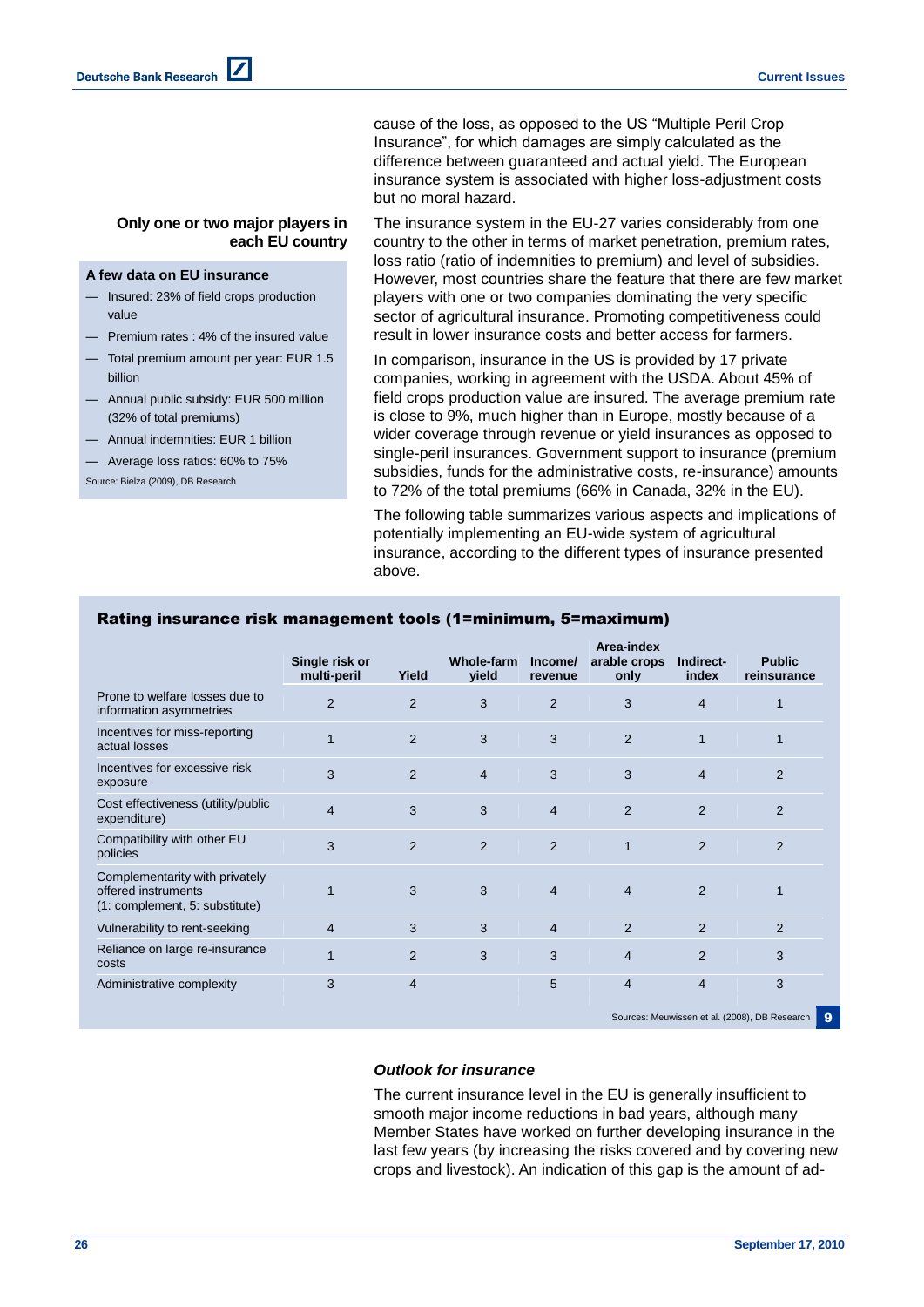hoc aids still transferred by governments: over EUR 900 million (probably strongly underestimated by lack of information<sup>50</sup>).

Crop yield insurance is most likely unviable without government support, and subsidising crop yield insurance appears effective in reducing income variability, if limited $51$ : otherwise the crowding-out effect of other tools becomes predominant. The use of insurance is also prone to numerous undesirable effects such as excessive risk exposure, mis-reporting, information asymmetries and rent-seeking by insurance companies. Index-based insurance products have relative advantages and are best suited for homogeneous areas, where farms have correlated vields. Given the heterogeneity of climates and geography in many European countries, they may be more useful for re-insurance, at the aggregate level, than at the farm level. But banks may get more involved, providing farmers with ways to manage basis risk.

The EU may opt for further supporting insurance as one way to stabilise farmers' income. At the same time, settling for a homogeneous common insurance system does not seem advisable given the high diversity of risks and of socioeconomic backgrounds in the  $EU^{52}$ . The EU can also encourage the development of national systems by facilitating the composition of databases, providing public re-insurance and establishing a common regulatory framework.

# 5. Concluding remarks

The variability of farm income depends on the variability of prices, yields, costs and support, but also on the co-variability among all these factors and the diversification in production. Within a variety of situations in the different countries, we expect EU farmers to experience more price and yield variability in the future, due to a changing global context as well as the gradual dismantling of the classical market management tools of the CAP.

It is an open question whether the EU or member states should address increased volatility for farmers. Some argue that farmers, just like other business people, have to adapt to the supply and demand context and constantly make choices between larger returns with more risk and lower but more stable returns. Others argue that the agricultural sector is a special one requiring public support, given its role in addressing a basic human need (for which no substitute is available): securing an adequate supply of food in a sustainable way, which means protecting the environment, animals, and addressing climate change.

All in all, it has been demonstrated that public policies always crowd out private risk management instruments. Moreover, they hinder the discovery of the natural market price, potentially preventing necessary adjustments to a changing market environment. An important role for public policy is, however, to empower farmers to take their own informed risk management decisions among a diversity of instruments and strategies.

**Public policy to increase the risk management ability of farmers**

<sup>50</sup>  $^{50}$  Bielza et al. (2009).

 $^{51}$  OECD (2010).

Bielza et al. (2009).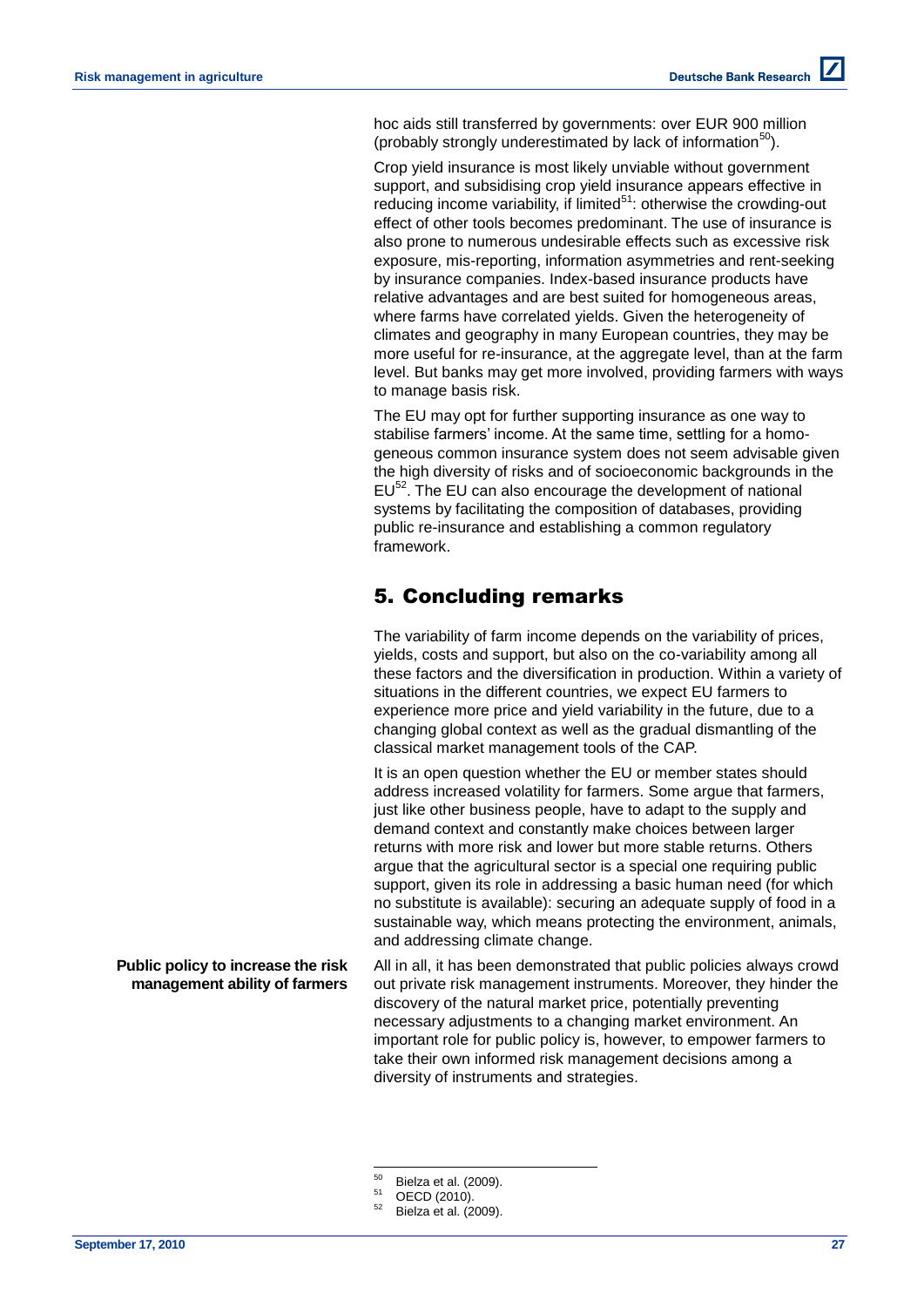| More direct interventions: a last<br>resort, and not at the expense of the<br>rest of the world or of environmental<br>sustainability | More direct interventions are likely better kept as a means of last<br>resort and restricted to measures which do not stabilise markets for<br>EU producers at the expense of the rest of the world or of<br>environmental sustainability. Supporting market risk management<br>instruments has the advantage of encouraging farmers to participate<br>financially in their risk management, thus potentially reducing their<br>income variability.                                                                                                                                                                                                                                                                                                                            |
|---------------------------------------------------------------------------------------------------------------------------------------|--------------------------------------------------------------------------------------------------------------------------------------------------------------------------------------------------------------------------------------------------------------------------------------------------------------------------------------------------------------------------------------------------------------------------------------------------------------------------------------------------------------------------------------------------------------------------------------------------------------------------------------------------------------------------------------------------------------------------------------------------------------------------------|
| Increased use of derivatives                                                                                                          | It is almost certain that, given the decline in public support, market-<br>based risk management tools will play an increasing role. Futures<br>and other derivatives will be increasingly used to hedge price risk.<br>The EU can encourage their acceptance by providing training and<br>education to farmers, by ensuring availability of market information,<br>by having a suitable supervision regime in place, and potentially by<br>promoting their use among risk-sharing co-operatives.                                                                                                                                                                                                                                                                              |
| and insurance                                                                                                                         | Insurance will also be increasingly used to mitigate yield risk.<br>Growing insurance portfolios are expected to increase the effects of<br>risk-pooling and reduce the cost of reinsurance. Index-based<br>insurance tools will also contribute to more hazards being insurable.<br>The public sector may support the use of insurance among farmers<br>by providing re-insurance or minimally subsidizing the premium of<br>crop yield insurance: enough to make it affordable, but not too much<br>in order to avoid irresponsible behaviour (e.g. planting unsuitable<br>crops). It would also be beneficial for member states to increasingly<br>require that farmers contract insurance to be eligible to<br>compensation payments in case of crises or catastrophes.    |
| <b>Stabilising incomes and addressing</b><br>environmental externalities by<br>remunerating the provision<br>of public goods          | Rewarding farmers through payments for providing public goods is<br>key to addressing the challenges of the future: promote sustainable<br>agriculture, thus long-term food security, by supporting farming<br>systems associated with high environmental standards of<br>production. Designed to remunerate services rendered by the<br>agricultural sector for which no price is paid on the market, these<br>payments also contribute to cover risk. Additionally, the possibility of<br>pricing externalities in the system should be further investigated (by<br>using the polluter-pays principle, for instance by penalising the<br>producers or the types of produce associated with the most<br>inefficient use of natural resources).<br>Claire Schaffnit-Chatteriee |

Claire Schaffnit-Chatterjee (+49 69 910-31821, claire.schaffnit-chatterjee@db.com)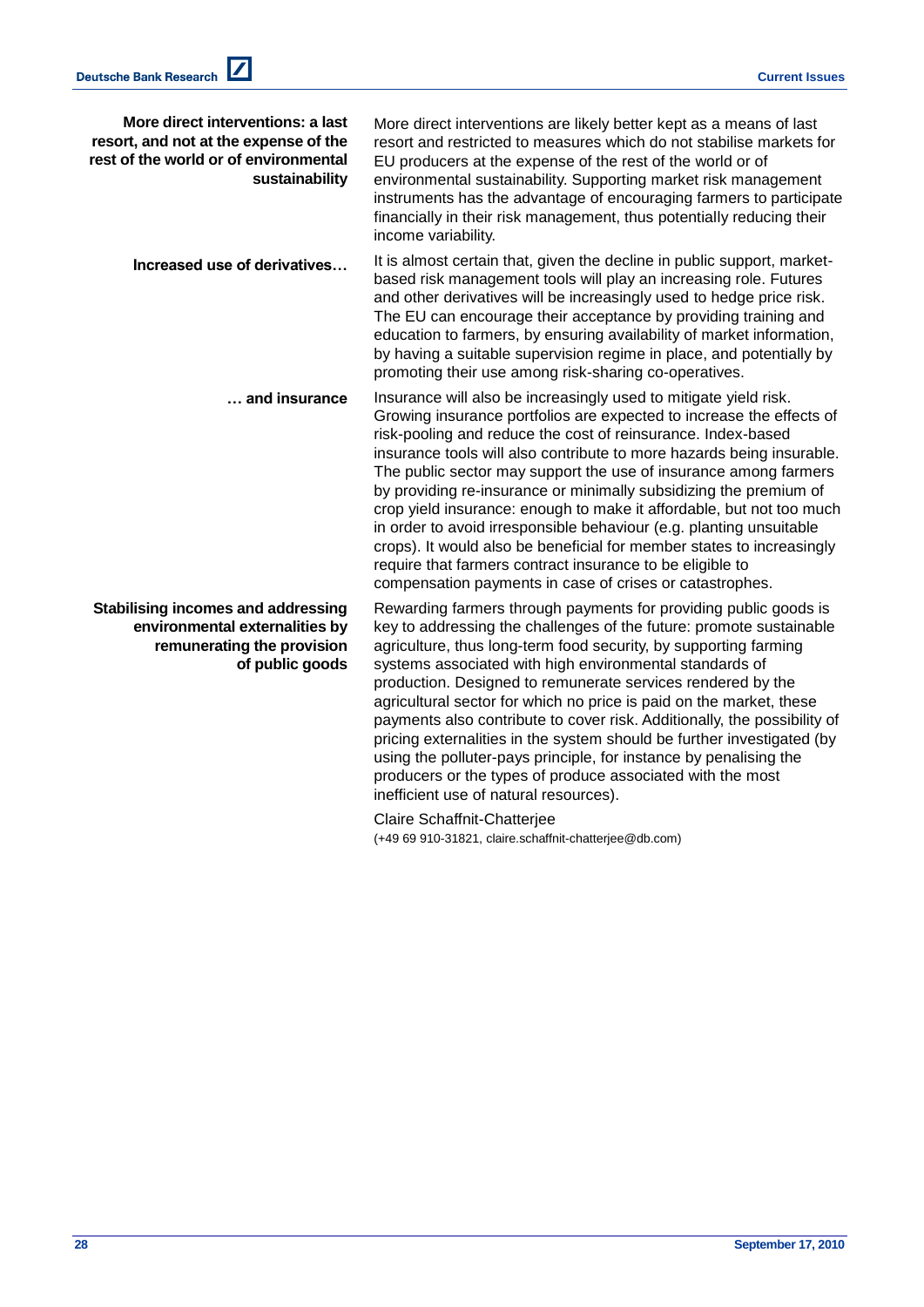# **Bibliography**

- Alizadeh, Amir and N. Nomikos (2005). Agricultural reforms and the use of market mechanisms for risk management. Study commissioned by the Futures and Options Association. London. Cass Business School and FOA. March 2005.
- Auer, Josef (2003). Weather derivatives heading for sunny times, Deutsche Bank Research. Current Issues. Frankfurt.
- Balcombe, Kevin (2009). The nature and determinants of volatility in agricultural prices. Technical Report, report to the FAO.
- Bielza Diaz-Caneja, Maria, C.G. Conte, F.J. Gallego Pinilla, J. Stroblmair, R. Catanero and C. Dittman (2009). Risk management and agricultural insurance schemes in Europe. Joint Research Centre. European Communities. Luxembourg.
- Bielza Diaz-Canela, Maria, C.G. Conte, R. Catanero and F.J. Gallego Pinilla (2008). Agricultural Insurance Schemes II: index insurances. Joint Research Centre. European Communities. Italy.
- BirdLife International. EEB, EFNCP, IFOAM, WWF Proposal for a new EU Common Agricultural Policy. March 2010.
- Cafiero, Carlo, F. Capitanio, A. Cioffi and A. Coppola (2007). Risk and crisis management in the reformed European agricultural policy. In Canadian Journal of Agricultural Economics 55. 419- 441.
- Commission of the European Communities (2009a). Agricultural commodity derivative markets: the way ahead. Commission staff working document. Brussels. October 28, 2009.
- Commission of the European Communities (2009b). Composite report on the conservation status of habitat types and species as required under Article 17 of the habitats directive. Brussels.
- Cooper, Tasmin, Hart Kaley and Baldock, David (2009). Provision of public goods through agriculture in the European Union. Institute for European Environmental Policy. December 2009.
- Heymann, Eric (2007). Climate change and sectors: Some like it hot! Deutsche Bank Research. Current Issues. Frankfurt am Main.
- Heymann, Eric, Lizio, D. and M. Siehlow (2010). World water markets. Deutsche Bank Research. Current Issues. Frankfurt am Main.
- Kahn, Bruce and D. Zaks (2009). Investing in agriculture: Farreaching challenge, significant opportunity. Deutsche Bank Climate Change Advisors. http://www.dbcaa.com/research
- Kappel, Rolf, R. Pfeiffer and J. Werner (2010). What became of the food price crisis in 2008? Aussenwirtschaft, 65(I). P. 21-47. Zurich.
- Kern, Steffen (2010). Global financial centres after the crisis. Current Issues. Deutsche Bank Research. August 2010. Frankfurt am Main.
- Matthews, Alan (2010). Perspectives on addressing market instability and income risk for farmers. Paper presented at a joint AES and SFER conference on "The common agricultural policy post 2013". March 2010. Edinburgh.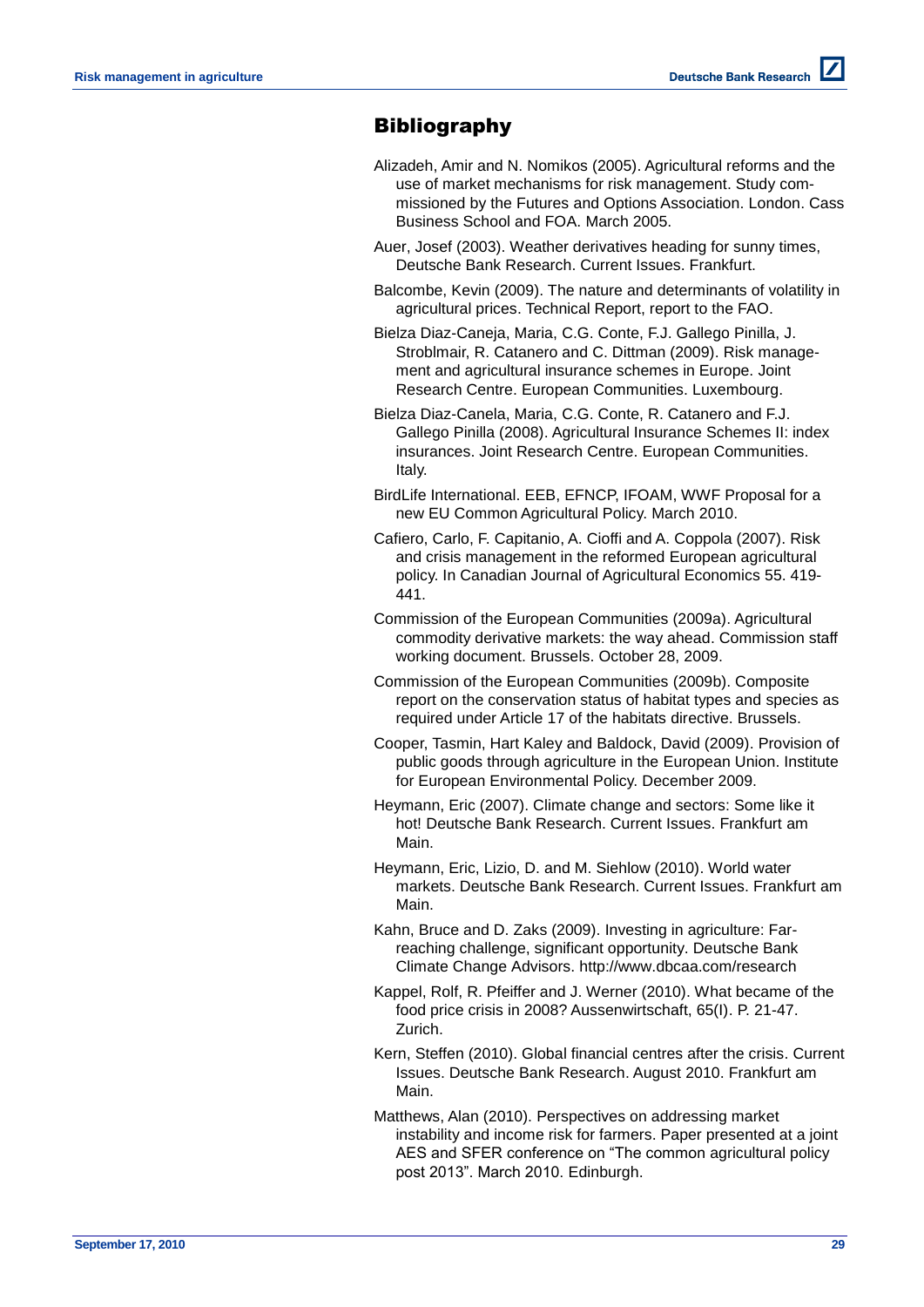- Meuwissen, M., Marcel Asseldonk and Ruud Huirne (2008). Income Stabilisation in European Agriculture. Wageningen Academic Publishers.
- OECD (2008). An assessment of risk exposure in agriculture A literature review. Working Party on Agricultural Policies and Markets. December 2008. Paris.
- OECD (2009a). Risk management in agriculture A holistic conceptual framework. Working Party on Agricultural Policies and Markets. March 2009. Paris.
- OECD (2009b). An overview of risk-related policy measures. Working Party on Agricultural Policies and Markets. March 2009. Paris.
- OECD (2010). Farm level analysis of risk and risk management strategies and policies. Paris.
- OECD- FAO (2010). Agricultural Outlook 2010-2019. June 2010. Paris.
- Roache, Shaun K. (2010). What explains the rise in food price volatility? International Monetary Fund Working Paper. May 2010.
- Robles, Miguel, Torero M. and von Braun, J. (2009). When Speculation matters. International Food Policy Research Institute. Issue Brief 57. February 2009. Washington, D.C.
- Schaffnit-Chatterjee, Claire (2009). The global food equation Deutsche Bank Research. Current Issues. Deutsche Bank Research. September 2009. Frankfurt am Main.
- Sukhdev, Pavan et al. (2008). The economics of ecosystems and biodiversity http://ec.europa.eu/environment/nature/biodiversity/ economics/pdf/d1\_summary.pdf
- Székely, Csaba and Péter Pálinkás (2009). Agricultural risk management in the European Union and the USA. Studies in Agricultural Economics No.109. P.55-72.
- Torero, Maximo and von Braun, J. (2010). Alternative mechanisms to reduce food price volatility and price spikes. Paper presented at the International Food & Agricultural Trade Policy Council. May 2010. Barcelona.
- USDA (1999). Managing Risk in Farming: Concepts, Research, and Analysis. Market and Trade Economics Division and Resource Economics Division. Economic Research Service. U.S. Department of Agriculture. Agricultural Economic Report No. 774. March 1999.
- Von Braun, Joachim and M. Torero (2009). Implementing the physical and virtual food reserves to protect the poor and prevent market failure. Policy Brief 10. International Food Policy Research Institute. February 2009. Washington, D.C.
- Vrolijk, Hans, C.L.A.M. de Bont, H.B. van der Veen, J.H. Wisman and K.J. Poppe (2009). Volatility of farm incomes, prices and yields in the European Union. LEI Wageningen UR. The Hague. August 2009.
- Wright Brian (2009). International grain reserves and other instruments to address volatility in grain markets. The World Bank. Policy Research Working paper 5028. August 2009.